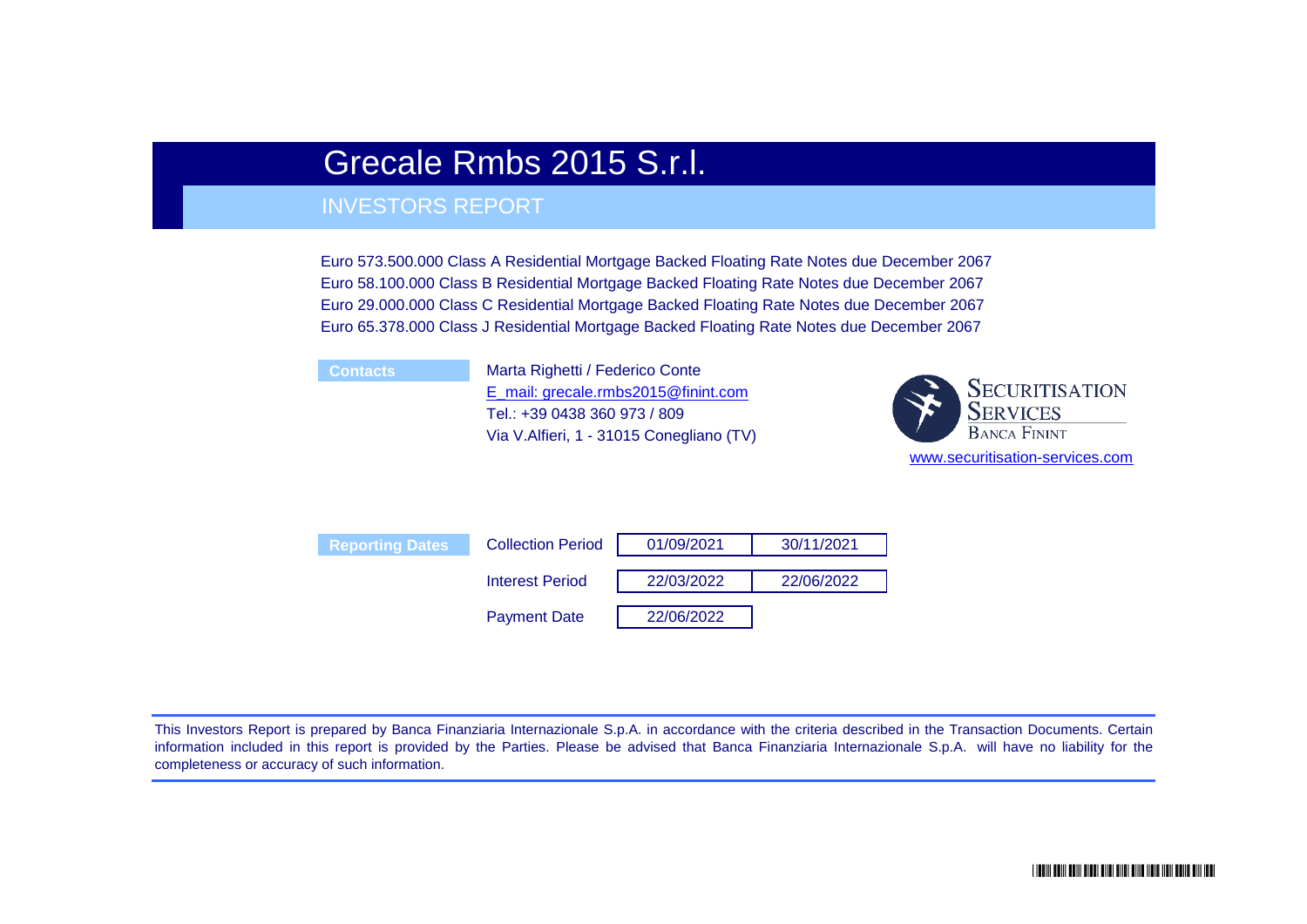| Disclosure by art. 405 CRR minimum net economic interest retention by the originator |             |
|--------------------------------------------------------------------------------------|-------------|
| Junior Notes Retained by the originator as % of initial amount                       | <b>100%</b> |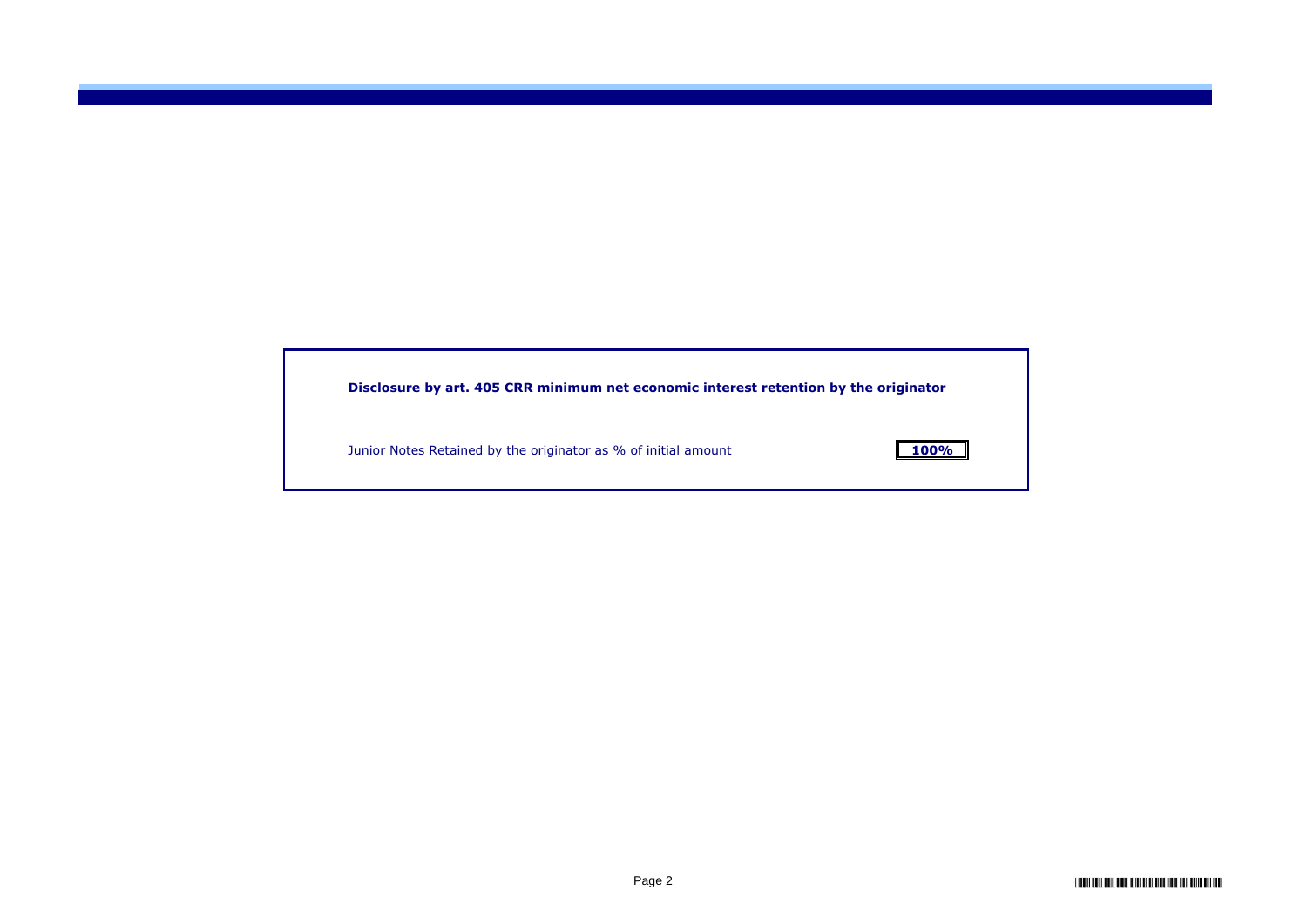#### **1. Transaction overview**

Issue Date: 27/11/2015

Issuer: Grecale Rmbs 2015 S.r.l. Originator/Servicer: BPER Banca S.p.A. Arrangers J.P. Morgan Securities PLC & UniCredit Bank AG

| The Notes : | <b>Classes</b>             |                  |                          |                     |                 |
|-------------|----------------------------|------------------|--------------------------|---------------------|-----------------|
|             | <b>Original Balance</b>    | € 573.500.000,00 | $\epsilon$ 58.100.000,00 | $\in$ 29.000.000,00 | € 65.378.000,00 |
|             | Currency                   | Euro             | Euro                     | Euro                | Euro            |
|             | <b>Final Maturity Date</b> | December 2067    | December 2067            | December 2067       | December 2067   |
|             | Listing                    | ∟ux              | Lux                      |                     |                 |
|             | <b>ISIN code</b>           | IT0005143836     | IT0005143844             | IT0005143851        | IT0005143869    |
|             | Payment frequency          | Quarterly        | Quarterly                | Quarterly           | Quarterly       |
|             | Indexation                 | 3 Month Euribor  | 3 Month Euribor          | 3 Month Euribor     | 3 Month Euribor |
|             | <b>Spread</b>              | 0,80%            | 0,50%                    | 0,50%               | 2,00%           |

Underlying Assets for the Notes: mortgage facilities Payment Date:

**Principal Parties:**

means 22 of March, June, September and December in each year or, if such day is not a Business Day, the immediately succeeding Business Day, unless such Business Day would fall in the next calendar month in which case payment will be made on the immediately preceding Business Day.

Interest Period: **from (and including) a Payment Date to (but excluding) the next Payment Date.** 

Originator/Servicer **BPER Banca S.p.A.** Back-up Servicer<br>Representative of the Noteholders<br>Zenith Service S.p.A.<br>Zenith Service S.p.A. Representative of the Noteholders Subordinated Loan Provider BPER Banca S.p.A. Corporate Servicer **BPER Banca S.p.A.** Cash Manager Banca S.p.A. Swap Counterparty J.P. Morgan Securities PLC

Paying Agent and Italian Account Bank BNP Paribas Securities Services, Milan Branch<br>English Account Bank BRNP Paribas Securities Services, London Branch **ENP Paribas Securities Services, London Branch** Calculation Agent Banca Finint S.p.A (former Securitisation Services S.p.A.)\* Administrative Servicer Banca Finint S.p.A (former Securitisation Services S.p.A.)\*

\* In the context of a group reorganisation, with effective date from 28th October 2020, Securitisation Services S.p.A. has been merged by way of incorporation into Banca Finanziaria Internazionale S.p.A. (namely Banca Fini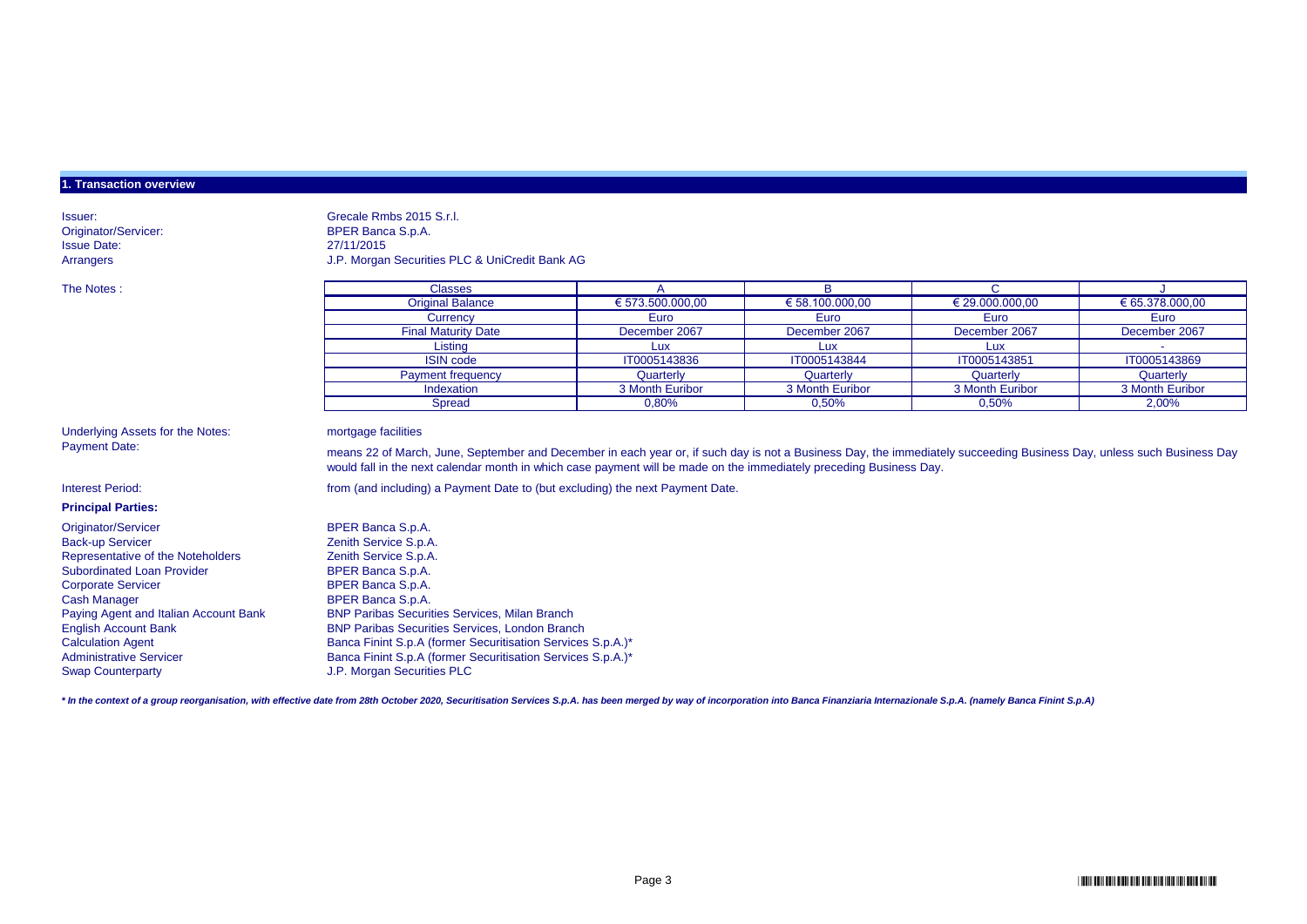## **2.1 The Notes - Class A Notes**

|                        |            |                 | <b>Before payments</b>                 |                          |                      | Amounts accrued |                     |                 | Payments      |                                        | After payments     |                        |
|------------------------|------------|-----------------|----------------------------------------|--------------------------|----------------------|-----------------|---------------------|-----------------|---------------|----------------------------------------|--------------------|------------------------|
| <b>Interest Period</b> |            | Payment<br>Date | <b>Principal Amount</b><br>Outstanding | <b>Unpaid Interest</b>   | <b>Interest Rate</b> | <b>Days</b>     | Interest<br>accrued | <b>Interest</b> | Principal     | <b>Principal Amount</b><br>Outstanding | <b>Pool Factor</b> | <b>Unpaid interest</b> |
| 27/11/2015             | 22/03/2016 | 22/03/2016      | 573.500.000,00                         |                          | 0,714%               | 116             | 1.319.451,45        | 1.319.451,45    | 70.845.523,86 | 502.654.476,14                         | 0,876468136        |                        |
| 22/03/2016             | 22/06/2016 | 22/06/2016      | 502.654.476,14                         |                          | 0,565%               | 92              | 725.764,25          | 725.764,25      | 37.335.939,65 | 465.318.536,49                         | 0,811366236        | ÷.                     |
| 22/06/2016             | 22/09/2016 | 22/09/2016      | 465.318.536,49                         |                          | 0,534%               | 92              | 634.979,20          | 634.979,20      | 29.255.267,30 | 436.063.269,19                         | 0,760354436        | $\sim$                 |
| 22/09/2016             | 22/12/2016 | 22/12/2016      | 436.063.269,19                         |                          | 0,499%               | 91              | 550.043,85          | 550.043,85      | 28.960.201,55 | 407.103.067,64                         | 0,709857136        | $\sim$ 1               |
| 22/12/2016             | 22/03/2017 | 22/03/2017      | 407.103.067,64                         |                          | 0,087%               | 90              | 88.548,40           | 88.548,40       | 23.300.539,76 | 383.802.527,88                         | 0,669228471        |                        |
| 22/03/2017             | 22/06/2017 | 22/06/2017      | 383.802.527,88                         |                          | 0,071%               | 92              | 69.622,90           | 69.622,90       | 24.147.446,90 | 359.655.080,98                         | 0,627123071        | ÷.                     |
| 22/06/2017             | 22/09/2017 | 22/09/2017      | 359.655.080,98                         |                          | 0,071%               | 92              | 65.264,30           | 65.264,30       | 19.672.827,85 | 339.982.253,13                         | 0,592819971        | a.                     |
| 22/09/2017             | 22/12/2017 | 22/12/2017      | 339.982.253,13                         |                          | 0,071%               | 91              | 61.020,40           | 61.020,40       | 18.265.630,90 | 321.716.622,23                         | 0,560970571        | $\sim$                 |
| 22/12/2017             | 22/03/2018 | 22/03/2018      | 321.716.622,23                         | $\overline{\phantom{a}}$ | 0,071%               | 90              | 57.120,60           | 57.120,60       | 19.007.102,21 | 302.709.520,02                         | 0,527828283        | a.                     |
| 22/03/2018             | 22/06/2018 | 22/06/2018      | 302.709.520,02                         |                          | 0,071%               | 92              | 54.941,30           | 54.941,30       | 22.699.015,30 | 280.010.504,72                         | 0,488248483        | $\sim$                 |
| 22/06/2018             | 24/09/2018 | 24/09/2018      | 280.010.504,72                         |                          | 0,077%               | 94              | 56.317,70           | 56.317,70       | 22.642.296,15 | 257.368.208,57                         | 0,448767583        | $\sim$ 1               |
| 24/09/2018             | 24/12/2018 | 24/12/2018      | 257.368.208,57                         |                          | 0,081%               | 91              | 52.704,65           | 52.704,65       | 19.273.958,60 | 238.094.249,97                         | 0,415159983        | ÷.                     |
| 24/12/2018             | 22/03/2019 | 22/03/2019      | 238.094.249,97                         |                          | 0,090%               | 88              | 52.360,55           | 52.360,55       | 17.712.547,50 | 220.381.702,47                         | 0,384274983        | a.                     |
| 22/03/2019             | 24/06/2019 | 24/06/2019      | 220.381.702,47                         |                          | 0,091%               | 94              | 52.360,55           | 52.360,55       | 18.134.700,85 | 202.247.001,62                         | 0,352653883        | ÷.                     |
| 24/06/2019             | 23/09/2019 | 23/09/2019      | 202.247.001,62                         | ۰                        | 0,062%               | 91              | 31.714,55           | 31.714,55       | 13.725.002,00 | 188.521.999,62                         | 0,328721883        | $\sim$ 1               |
| 23/09/2019             | 23/12/2019 | 23/12/2019      | 188.521.999,62                         | ٠                        | 0,004%               | $\overline{91}$ | 1.892,55            | .892,55         | 27.724.653,15 | 160.797.346,47                         | 0,280378983        | $\sim$                 |
| 23/12/2019             | 23/03/2020 | 23/03/2020      | 160.797.346,47                         |                          | 0,002%               | 91              | 802,90              | 802,90          | 14.179.558,10 | 146.617.788,37                         | 0,255654383        | $\sim$                 |
| 23/03/2020             | 22/06/2020 | 22/06/2020      | 146.617.788,37                         |                          | 0,007%               | 91              | 2.580,75            | 2.580,75        | 11.182.103,00 | 135.435.685,37                         | 0,236156383        | ÷.                     |
| 22/06/2020             | 22/09/2020 | 22/09/2020      | 135.435.685,37                         |                          | 0,011%               | 92              | 3.785,10            | 3.785,10        | 12.352.960,60 | 123.082.724,77                         | 0,214616783        | $\sim$                 |
| 22/09/2020             | 22/12/2020 | 22/12/2020      | 123.082.724,77                         | ٠                        | $-0,104%$            | 91              |                     |                 | 12.077.565,90 | 111.005.158,87                         | 0,193557383        | $\sim$                 |
| 22/12/2020             | 22/03/2021 | 22/03/2021      | 111.005.158,87                         | $\sim$                   | $-0,137%$            | 90              |                     | A.              | 12.416.561,75 | 98.588.597,12 0,171906883              |                    | $\sim 10$              |
| 22/03/2021             | 22/06/2021 | 22/06/2021      | 98.588.597,12                          |                          | $-0,140%$            | 92              |                     |                 | 13.951.075,70 | 84.637.521,42 0,147580683              |                    | a.                     |
| 22/06/2021             | 22/09/2021 | 22/09/2021      | 84.637.521,42                          | $\sim$                   | $-0,144%$            | 92              | н.                  | <b>COL</b>      | 13.682.735,05 | 70.954.786,37                          | 0,123722383        | $\sim$ 10 $\pm$        |
| 22/09/2021             | 22/12/2021 | 22/12/2021      | 70.954.786,37                          |                          | $-0,145%$            | 91              |                     | $\sim$          | 14.785.862,30 | 56.168.924,07                          | 0,097940583        | $\sim$                 |
| 22/12/2021             | 22/03/2022 | 22/03/2022      | 56.168.924,07                          |                          | $-0,188%$            | 90              |                     |                 | 12.247.551,30 | 43.921.372,77                          | 0,076584783        | $\sim$                 |
| 22/03/2022             | 22/06/2022 | 22/06/2022      | 43.921.372,77                          |                          | $-0,087%$            | 92              |                     |                 | 11.655.240,50 | 32.266.132,27                          | 0,056261783        | $\sim 10$              |
|                        |            |                 |                                        |                          |                      |                 |                     |                 |               |                                        |                    |                        |
|                        |            |                 |                                        |                          |                      |                 |                     |                 |               |                                        |                    |                        |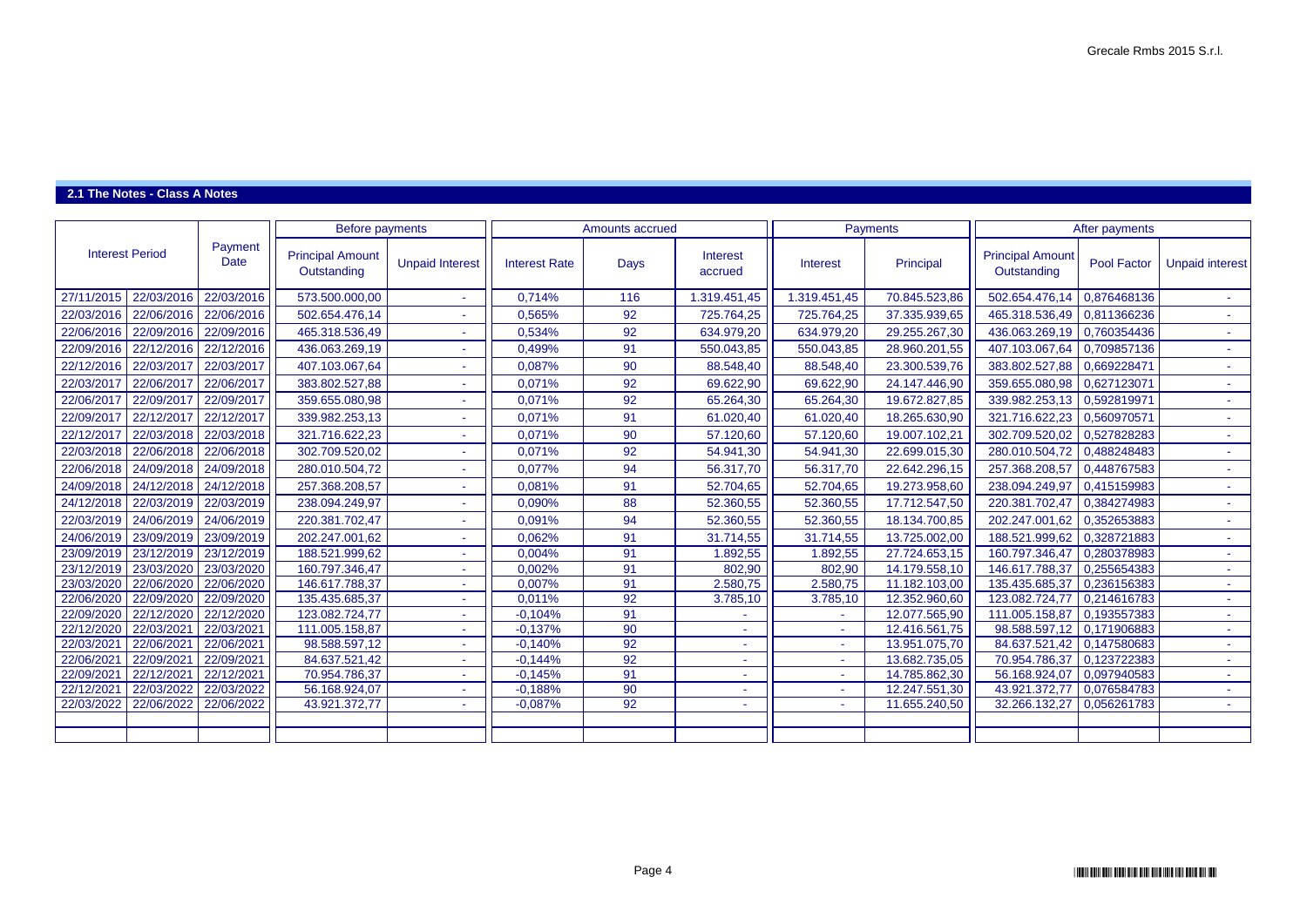## **2.2 The Notes - Class B Notes**

|                                                                                                                                          | Payment<br><b>Date</b>                                                                                                                                                                                                                                                                                      | <b>Principal Amount</b><br>Outstanding                                                         | <b>Unpaid Interest</b>                                                            | <b>Interest Rate</b>   | <b>Days</b>                                                | Interest<br>accrued        | <b>Interest</b>             | Principal | Principal<br>Amount<br>Outstanding | <b>Pool Factor</b>                                                                | <b>Unpaid interest</b>                                                               |
|------------------------------------------------------------------------------------------------------------------------------------------|-------------------------------------------------------------------------------------------------------------------------------------------------------------------------------------------------------------------------------------------------------------------------------------------------------------|------------------------------------------------------------------------------------------------|-----------------------------------------------------------------------------------|------------------------|------------------------------------------------------------|----------------------------|-----------------------------|-----------|------------------------------------|-----------------------------------------------------------------------------------|--------------------------------------------------------------------------------------|
|                                                                                                                                          | 22/03/2016                                                                                                                                                                                                                                                                                                  | 58.100.000,00                                                                                  |                                                                                   | 0,414%                 | 116                                                        | 77.505,40                  | 77.505,40                   | $\sim$ 10 | 58.100.000,00                      | 1,00000000                                                                        |                                                                                      |
| 22/06/2016                                                                                                                               | 22/06/2016                                                                                                                                                                                                                                                                                                  | 58.100.000,00                                                                                  |                                                                                   | 0,265%                 | 92                                                         | 39.345,32                  | 39.345,32                   | $\sim$ 1  | 58.100.000,00                      | 1,00000000                                                                        | $\sim$                                                                               |
| 22/09/2016                                                                                                                               | 22/09/2016                                                                                                                                                                                                                                                                                                  | 58.100.000,00                                                                                  |                                                                                   | 0,234%                 | 92                                                         | 34.743,80                  | 34.743,80                   |           | 58.100.000,00                      | 1,00000000                                                                        |                                                                                      |
| 22/12/2016                                                                                                                               | 22/12/2016                                                                                                                                                                                                                                                                                                  | 58.100.000,00                                                                                  |                                                                                   | 0,199%                 | 91                                                         | 29.224,30                  | 29.224,30                   | $\sim$    | 58.100.000,00                      | 1,00000000                                                                        | $\sim$                                                                               |
| 22/03/201                                                                                                                                | 22/03/2017                                                                                                                                                                                                                                                                                                  | 58.100.000,00                                                                                  |                                                                                   | 0,187%                 | 90                                                         | 27.161,75                  | 27.161,75                   | $\sim$ 1  | 58.100.000,00                      | 1,00000000                                                                        | $\sim$                                                                               |
| 22/06/201                                                                                                                                | 22/06/2017                                                                                                                                                                                                                                                                                                  | 58.100.000,00                                                                                  |                                                                                   | 0,171%                 | 92                                                         | 25.389,70                  | 25.389,70                   | $\sim$    | 58.100.000,00                      | 1,00000000                                                                        | $\sim$                                                                               |
| 22/09/201                                                                                                                                | 22/09/2017                                                                                                                                                                                                                                                                                                  | 58.100.000,00                                                                                  |                                                                                   | 0,171%                 | 92                                                         | 25.389,70                  | 25.389,70                   | $\sim$    | 58.100.000,00                      | 1,00000000                                                                        | $\sim$                                                                               |
| 22/12/2011                                                                                                                               | 22/12/2017                                                                                                                                                                                                                                                                                                  | 58.100.000,00                                                                                  |                                                                                   | 0,171%                 | 91                                                         | 25.116,63                  | 25.116,63                   |           | 58.100.000,00                      | 1,00000000                                                                        |                                                                                      |
| 22/03/2018                                                                                                                               | 22/03/2018                                                                                                                                                                                                                                                                                                  | 58.100.000,00                                                                                  |                                                                                   | 0,171%                 | 90                                                         | 24.837,75                  | 24.837,75                   | $\sim$ 1  | 58.100.000,00                      | 1,00000000                                                                        | $\sim$                                                                               |
| 22/06/2018                                                                                                                               | 22/06/2018                                                                                                                                                                                                                                                                                                  | 58.100.000,00                                                                                  |                                                                                   | 0,171%                 | 92                                                         | 25.389,70                  | 25.389,70                   | $\sim$ 1  | 58.100.000,00                      | 1,00000000                                                                        | $\sim$                                                                               |
| 24/09/2018                                                                                                                               | 24/09/2018                                                                                                                                                                                                                                                                                                  | 58.100.000,00                                                                                  |                                                                                   | 0,177%                 | 94                                                         | 26.853,82                  | 26.853,82                   | ÷.        | 58.100.000,00                      | 1,00000000                                                                        |                                                                                      |
| 24/12/2018                                                                                                                               | 24/12/2018                                                                                                                                                                                                                                                                                                  | 58.100.000,00                                                                                  |                                                                                   | 0,181%                 | 91                                                         | 26.580,75                  | 26.580,75                   | $\sim$ 10 | 58.100.000,00                      | 1,00000000                                                                        | ÷.                                                                                   |
| 22/03/2019                                                                                                                               |                                                                                                                                                                                                                                                                                                             | 58.100.000,00                                                                                  |                                                                                   | 0,190%                 | 88                                                         | 26.981,64                  | 26.981,64                   | ÷.        | 58.100.000,00                      | 1,00000000                                                                        |                                                                                      |
| 24/06/2019                                                                                                                               | 24/06/2019                                                                                                                                                                                                                                                                                                  | 58.100.000,00                                                                                  |                                                                                   | 0,191%                 | 94                                                         | 28.974,47                  | 28.974,47                   | $\sim$ 1  | 58.100.000,00                      | 1,00000000                                                                        | $\sim$                                                                               |
| 23/09/2019                                                                                                                               | 23/09/2019                                                                                                                                                                                                                                                                                                  | 58.100.000,00                                                                                  |                                                                                   | 0,162%                 | 91                                                         | 23.791,95                  | 23.791,95                   | ÷.        | 58.100.000,00                      | 1,00000000                                                                        | $\sim$                                                                               |
| 23/12/2019                                                                                                                               | 23/12/2019                                                                                                                                                                                                                                                                                                  | 58.100.000,00                                                                                  |                                                                                   | 0,104%                 | 91                                                         | 15.274,49                  | 15.274,49                   | ÷.        | 58.100.000,00                      | 1,00000000                                                                        |                                                                                      |
| 23/03/2020                                                                                                                               | 23/03/2020                                                                                                                                                                                                                                                                                                  | 58.100.000,00                                                                                  |                                                                                   | 0,102%                 | 91                                                         | 14.978,18                  | 14.978,18                   | $\sim$ 10 | 58.100.000,00                      | 1,00000000                                                                        | $\sim$ 1                                                                             |
| 22/06/2020                                                                                                                               | 22/06/2020                                                                                                                                                                                                                                                                                                  | 58.100.000,00                                                                                  |                                                                                   | 0,107%                 | 91                                                         | 15.716,05                  | 15.716,05                   | ÷.        | 58.100.000,00                      | 1,00000000                                                                        | $\sim$                                                                               |
| 22/09/2020                                                                                                                               | 22/09/2020                                                                                                                                                                                                                                                                                                  | 58.100.000,00                                                                                  |                                                                                   | 0,111%                 | 92                                                         | 16.482,97                  | 16.482,97                   | $\sim$    | 58.100.000,00                      | 1,00000000                                                                        | $\sim$                                                                               |
| 22/12/2020                                                                                                                               | 22/12/2020                                                                                                                                                                                                                                                                                                  | 58.100.000,00                                                                                  |                                                                                   | $-0,004%$              | 91                                                         |                            |                             | $\sim$    | 58.100.000,00                      | 1,00000000                                                                        | $\sim$                                                                               |
| 22/03/202                                                                                                                                | 22/03/2021                                                                                                                                                                                                                                                                                                  | 58.100.000,00                                                                                  |                                                                                   | $-0,037%$              | 90                                                         | $\sim$                     | ٠                           | $\sim$    | 58.100.000,00                      | 1,00000000                                                                        | $\sim$                                                                               |
|                                                                                                                                          |                                                                                                                                                                                                                                                                                                             |                                                                                                |                                                                                   |                        |                                                            | $\sim$                     | $\sim$                      | $\sim$ 1  |                                    |                                                                                   | $\sim$                                                                               |
|                                                                                                                                          |                                                                                                                                                                                                                                                                                                             |                                                                                                |                                                                                   |                        |                                                            | $\sim$                     | $\blacksquare$              | $\sim$ 1  |                                    |                                                                                   | $\sim$                                                                               |
|                                                                                                                                          |                                                                                                                                                                                                                                                                                                             |                                                                                                |                                                                                   |                        |                                                            |                            |                             | $\sim$    |                                    |                                                                                   | a.                                                                                   |
|                                                                                                                                          |                                                                                                                                                                                                                                                                                                             |                                                                                                |                                                                                   |                        |                                                            |                            |                             |           |                                    |                                                                                   |                                                                                      |
|                                                                                                                                          |                                                                                                                                                                                                                                                                                                             |                                                                                                |                                                                                   |                        |                                                            |                            |                             |           |                                    |                                                                                   | $\sim$                                                                               |
|                                                                                                                                          |                                                                                                                                                                                                                                                                                                             |                                                                                                |                                                                                   |                        |                                                            |                            |                             |           |                                    |                                                                                   |                                                                                      |
| 22/03/2017<br>22/06/2017<br>22/09/2017<br>22/12/2017<br>22/06/2020<br>22/09/2020<br>22/12/2020<br>22/03/2021<br>22/06/2021<br>22/12/2021 | <b>Interest Period</b><br>27/11/2015<br>22/03/2016<br>22/06/2016<br>22/09/2016<br>22/12/2016<br>22/03/2018<br>22/06/2018<br>24/09/2018<br>24/12/2018<br>22/03/2019<br>24/06/2019<br>23/09/2019<br>23/12/2019<br>23/03/2020<br>22/06/202<br>22/09/202<br>22/12/202<br>22/03/2022<br>22/03/2022<br>22/06/2022 | 22/03/2016<br>22/03/2019<br>22/06/2021<br>22/09/2021<br>22/12/2021<br>22/03/2022<br>22/06/2022 | 58.100.000,00<br>58.100.000,00<br>58.100.000,00<br>58.100.000,00<br>58.100.000,00 | <b>Before payments</b> | $-0,040%$<br>$-0,044%$<br>$-0,045%$<br>$-0,088%$<br>0,013% | 92<br>92<br>91<br>90<br>92 | Amounts accrued<br>1.928,92 | 1.928,92  | <b>Payments</b><br>$\sim$          | 58.100.000,00<br>58.100.000,00<br>58.100.000,00<br>58.100.000,00<br>58.100.000,00 | After payments<br>1,00000000<br>1,00000000<br>1,00000000<br>1,00000000<br>1,00000000 |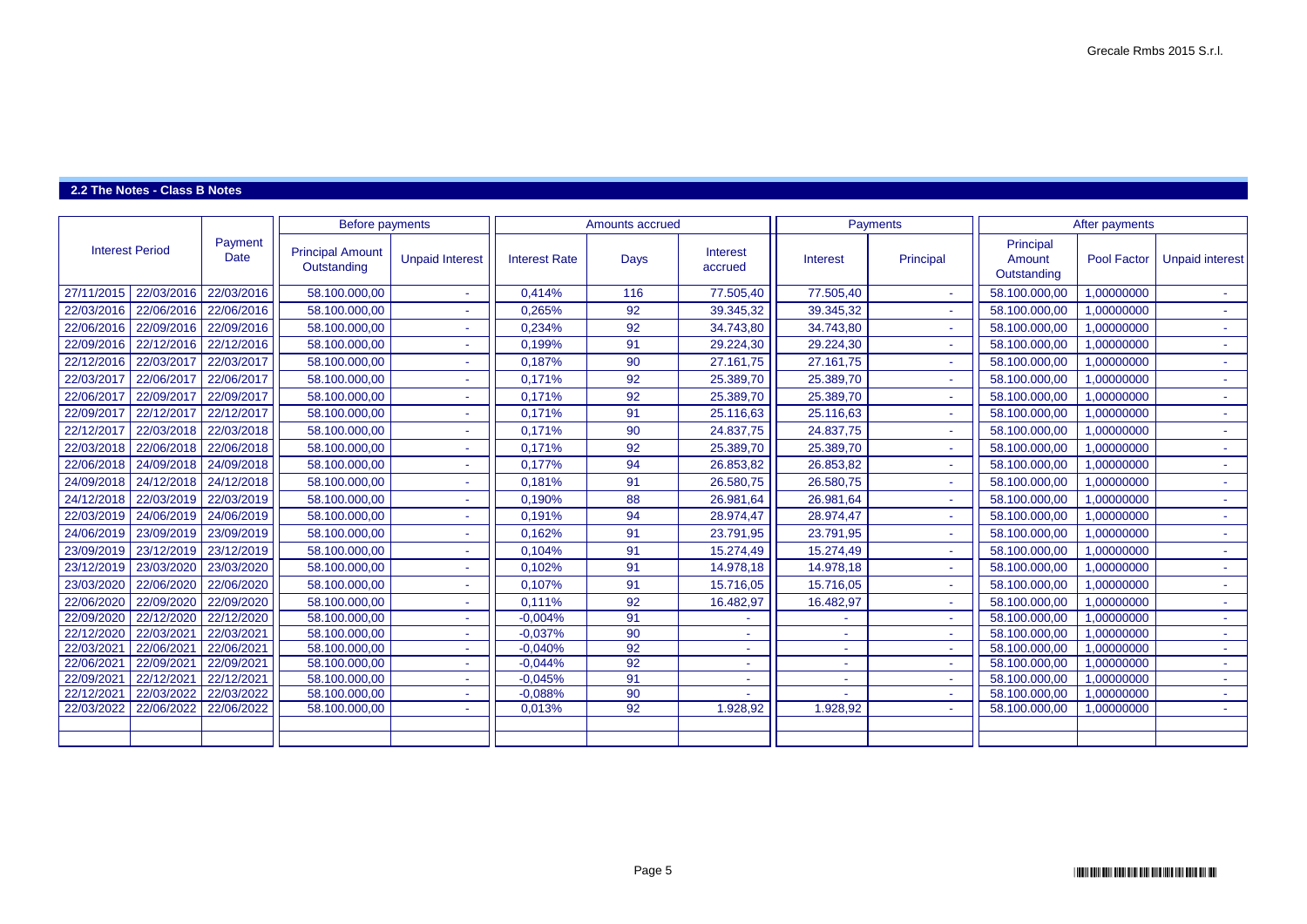## **2.3 The Notes - Class C Notes**

|                                      |                        | <b>Before payments</b>                 |                        |                      | Amounts accrued |                     |                 | Payments                    |                                    | After payments     |                        |
|--------------------------------------|------------------------|----------------------------------------|------------------------|----------------------|-----------------|---------------------|-----------------|-----------------------------|------------------------------------|--------------------|------------------------|
| <b>Interest Period</b>               | Payment<br><b>Date</b> | <b>Principal Amount</b><br>Outstanding | <b>Unpaid Interest</b> | <b>Interest Rate</b> | <b>Days</b>     | Interest<br>accrued | <b>Interest</b> | Principal                   | Principal<br>Amount<br>Outstanding | <b>Pool Factor</b> | <b>Unpaid interest</b> |
| 22/03/2016<br>27/11/2015             | 22/03/2016             | 29.000.000,00                          |                        | 0,414%               | 116             | 38.686,00           | 38.686,00       | ÷.                          | 29.000.000,00                      | 1,00000000         |                        |
| 22/06/2016<br>22/03/2016             | 22/06/2016             | 29.000.000,00                          |                        | 0,265%               | 92              | 19.638,80           | 19.638,80       |                             | 29.000.000,00                      | 1,00000000         | ÷.                     |
| 22/06/2016<br>22/09/2016             | 22/09/2016             | 29.000.000,00                          |                        | 0,234%               | 92              | 17.342,00           | 17.342,00       |                             | 29.000.000,00                      | 1,00000000         | ÷.                     |
| 22/12/2016<br>22/09/2016             | 22/12/2016             | 29.000.000,00                          |                        | 0,199%               | 91              | 14.587,00           | 14.587,00       | ÷.                          | 29.000.000,00                      | 1,00000000         | ÷.                     |
| 22/12/2016<br>22/03/201              | 22/03/2017             | 29.000.000,00                          |                        | 0,187%               | 90              | 13.557,50           | 13.557,50       | ÷.                          | 29.000.000,00                      | 1,00000000         | $\sim$ 1               |
| 22/03/2017<br>22/06/2017             | 22/06/2017             | 29.000.000,00                          |                        | 0,171%               | 92              | 12.673,00           | 12.673,00       |                             | 29.000.000,00                      | 1,00000000         |                        |
| 22/06/2017<br>22/09/201              | 22/09/2017             | 29.000.000,00                          |                        | 0,171%               | 92              | 12.673,00           | 12.673,00       | $\sim$                      | 29.000.000,00                      | 1,00000000         | $\sim$                 |
| 22/09/2017<br>22/12/2017             | 22/12/2017             | 29.000.000,00                          |                        | 0,171%               | 91              | 12.536,70           | 12.536,70       | a.                          | 29.000.000,00                      | 1,00000000         | $\sim$                 |
| 22/03/2018<br>22/12/2017             | 22/03/2018             | 29.000.000,00                          |                        | 0,171%               | 90              | 12.397,50           | 12.397,50       | ÷.                          | 29.000.000,00                      | 1,00000000         | $\sim$                 |
| 22/03/2018<br>22/06/2018             | 22/06/2018             | 29.000.000,00                          |                        | 0,171%               | 92              | 12.673,00           | 12.673,00       | ÷.                          | 29.000.000,00                      | 1,00000000         | $\sim$                 |
| 22/06/2018<br>24/09/2018             | 24/09/2018             | 29.000.000,00                          |                        | 0,177%               | 94              | 13.403,80           | 13.403,80       |                             | 29.000.000,00                      | 1,00000000         | $\sim$                 |
| 24/09/2018<br>24/12/2018             | 24/12/2018             | 29.000.000,00                          |                        | 0,181%               | 91              | 13.267,50           | 13.267,50       | $\sim$ 10                   | 29.000.000,00                      | 1,00000000         | $\sim$                 |
| 24/12/2018<br>22/03/2019             | 22/03/2019             | 29.000.000,00                          |                        | 0,190%               | 88              | 13.467,60           | 13.467,60       | $\sim$                      | 29.000.000,00                      | 1,00000000         | $\sim$                 |
| 22/03/2019<br>24/06/2019             | 24/06/2019             | 29.000.000,00                          |                        | 0,191%               | 94              | 14.462,30           | 14.462,30       | ÷.                          | 29.000.000,00                      | 1,00000000         | ÷.                     |
| 24/06/2019<br>23/09/2019             | 23/09/2019             | 29.000.000,00                          |                        | 0,162%               | 91              | 11.875,50           | 11.875,50       | $\mathcal{L}^{\mathcal{A}}$ | 29.000.000,00                      | 1,00000000         | $\sim$ 10 $\pm$        |
| 23/09/2019<br>23/12/2019             | 23/12/2019             | 29.000.000,00                          |                        | 0,104%               | 91              | 7.624,10            | 7.624,10        |                             | 29.000.000,00                      | 1,00000000         | н.                     |
| 23/12/2019<br>23/03/2020             | 23/03/2020             | 29.000.000,00                          |                        | 0,102%               | 91              | 7.476,20            | 7.476,20        | $\sim$                      | 29.000.000,00                      | 1,00000000         | $\sim$                 |
| 23/03/2020<br>22/06/2020             | 22/06/2020             | 29.000.000,00                          |                        | 0,107%               | 91              | 7.844,50            | 7.844,50        | $\sim$                      | 29.000.000,00                      | 1,00000000         | $\sim$ 1               |
| 22/09/2020<br>22/06/2020             | 22/09/2020             | 29.000.000,00                          |                        | 0,111%               | 92              | 8.227,30            | 8.227,30        |                             | 29.000.000,00                      | 1,00000000         | ÷.                     |
| 22/09/2020<br>22/12/2020             | 22/12/2020             | 29.000.000,00                          |                        | $-0,004%$            | 91              |                     |                 | $\sim$ 10                   | 29.000.000,00                      | 1,00000000         | $\sim$ 10 $\pm$        |
| 22/12/2020<br>22/03/202              | 22/03/2021             | 29.000.000,00                          |                        | $-0,037%$            | 90              |                     |                 | $\sim$                      | 29.000.000,00                      | 1,00000000         | $\sim$ 10 $\pm$        |
| 22/03/2021<br>22/06/202              | 22/06/2021             | 29.000.000,00                          |                        | $-0,040%$            | 92              |                     |                 |                             | 29.000.000,00                      | 1,00000000         | $\sim 10$              |
| 22/06/2021<br>22/09/202              | 22/09/2021             | 29.000.000,00                          |                        | $-0,044%$            | 92              | ж.                  | <b>1999</b>     | ÷.                          | 29.000.000,00                      | 1,00000000         | $\sim$                 |
| 22/09/2021<br>22/12/202 <sup>-</sup> | 22/12/2021             | 29.000.000,00                          |                        | $-0,045%$            | 91              | $\sim$              | $\sim$          |                             | 29.000.000,00                      | 1,00000000         | $\sim$                 |
| 22/12/2021<br>22/03/2022             | 22/03/2022             | 29.000.000,00                          |                        | $-0,088%$            | 90              |                     |                 | a.                          | 29.000.000,00                      | 1,00000000         | $\sim$ 10 $\pm$        |
| 22/06/2022<br>22/03/2022             | 22/06/2022             | 29.000.000,00                          |                        | 0,013%               | 92              | 962,80              | 962,80          | $\sim$                      | 29.000.000,00                      | 1,00000000         | $\sim$ 10 $\pm$        |
|                                      |                        |                                        |                        |                      |                 |                     |                 |                             |                                    |                    |                        |
|                                      |                        |                                        |                        |                      |                 |                     |                 |                             |                                    |                    |                        |

*The Principal Amount Oustanding of Class J Notes is equal to Euro € 65.378.000,00, pool factor 1,00000.*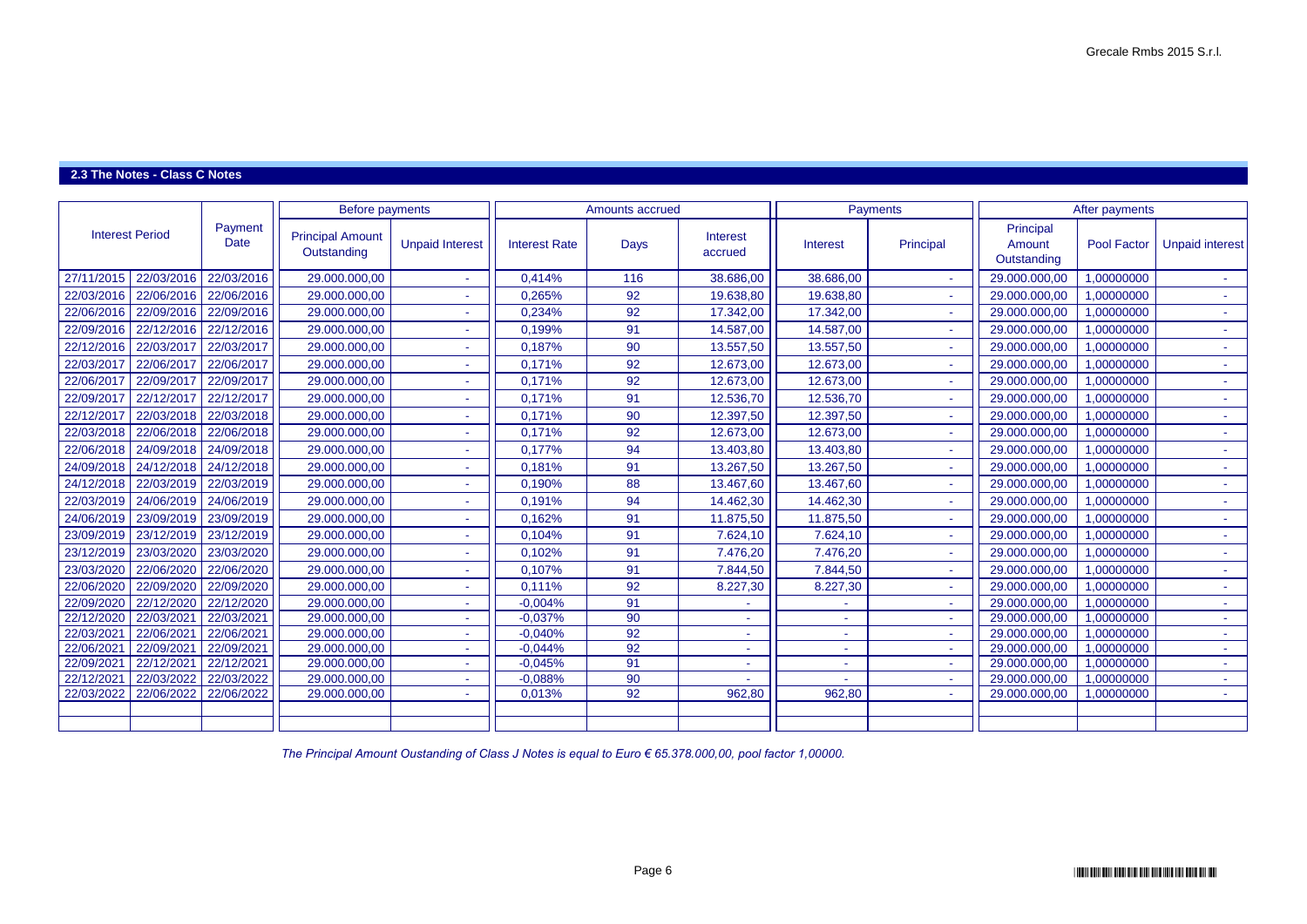### **3. Collections**

|                          |                          |                              |                              |                         | <b>Collections During the Collection Period</b> |                                                                      |                        | <b>Amounts from</b>            |                                                            |                                |
|--------------------------|--------------------------|------------------------------|------------------------------|-------------------------|-------------------------------------------------|----------------------------------------------------------------------|------------------------|--------------------------------|------------------------------------------------------------|--------------------------------|
| <b>Collection Period</b> |                          | Instalments                  | Prepayments                  | <b>Recoveries</b>       | <b>Default Interest</b>                         | Penalty Interest and<br>other penalties (i.e.<br>prepayment penalty) | <b>Others</b>          | the Servicer:<br>Renegotiation | Amounts from the<br>Servicer and the<br>Originator: others | <b>Total Collections</b>       |
| 00/01/1900               | 00/01/1900               | $\sim$                       |                              | 55.477,57               |                                                 |                                                                      | 42.099,03              |                                | 13.513.039,05                                              | 13.610.615,65                  |
| 00/01/1900               | 00/01/1900               |                              |                              | 55.477,57               |                                                 |                                                                      | 42.099,03              |                                | 13.513.039,05                                              | 13.610.615,65                  |
| 00/01/1900               | 00/01/1900               |                              |                              | 55.477,57               |                                                 |                                                                      | 42.099,03              |                                | 13.513.039,05                                              | 13.610.615,65                  |
| 00/01/1900               | 00/01/1900               |                              |                              | 55.477,57               |                                                 |                                                                      | 42.099,03              |                                | 13.513.039,05                                              | 13.610.615,65                  |
| 19/09/2015               | 29/02/2016               | 25.506.379,25                | 49.234.558,96                |                         | 2.234,38                                        | 5.407,80                                                             | 119.093,79             | 303.564,46                     |                                                            | 75.171.238,64                  |
| 01/03/2016               | 31/05/2016               | 12.193.071,44                | 21.811.018,62                | L,                      | 2.003,51                                        | 7.453,27                                                             | 64.679,61              | 2.160.635,48                   | 364.364,77                                                 | 36.603.226,70                  |
| 01/06/2016               | 31/08/2016               | 11.782.945,89                | 15.927.920,21                |                         | 2.242,42                                        | 8.767,56                                                             | 56.782,09              | 1.582.542,89                   |                                                            | 29.361.201,06                  |
| 01/09/2016               | 30/11/2016               | 11.345.362,18                | 16.453.360,43                |                         | 2.875,78                                        | 3.455,76                                                             | 55.460,82              | 1.352.136,68                   |                                                            | 29.212.651,65                  |
| 01/12/2016               | 28/02/2017               | 10.995.235,36                | 11.796.722,76                |                         | 2.647,84                                        | 9.498,51                                                             | 60.083,98              |                                | 191.210,56                                                 | 23.055.399,01                  |
| 01/03/2017               | 31/05/2017               | 10.854.604,54                | 13.105.791,10                | 250,70                  | 3.450,60                                        | 4.486,00                                                             | 58.400,42              |                                |                                                            | 24.026.983,36                  |
| 01/06/2017               | 31/08/2017               | 10.492.325,52                | 8.932.760,33                 | 8.774,67                | 2.739,58                                        | 9.742,71                                                             | 57.572,38              |                                |                                                            | 19.503.915,19                  |
| 01/09/2017               | 30/11/2017               | 10.258.984,08                | 7.317.218,32                 | 17.712,61               | 3.039,75                                        | 3.858,40                                                             | 52.000,69              |                                | 588.853,17                                                 | 18.241.667,02                  |
| 01/12/2017               | 28/02/2018               | 10.113.404,88                | 8.786.089,38                 | 9.467,84                | 2.401,39                                        | 3.677,21                                                             | 49.807,23              |                                |                                                            | 18.964.847,93                  |
| 01/03/2018               | 31/05/2018               | 9.891.760,42                 | 10.067.105,97                | 12.128,45               | 2.605,11                                        | 4.109,66                                                             | 52.529,55              | 2.512.024,31                   | 85.715,80                                                  | 22.627.979,27                  |
| 01/06/2018               | 31/08/2018               | 9.656.293,11                 | 5.638.156,28                 | 23.583,21               | 3.949,03                                        | 500,86                                                               | 54.296,98              | 6.588.335,37                   | 584.118,97                                                 | 22.549.233,81                  |
| 01/09/2018               | 30/11/2018               |                              |                              | 133.432,07              | N.A.                                            |                                                                      | 50.707,92              | N.A.                           |                                                            | 184.139,99                     |
| 01/12/2018               | 28/02/2019               | ÷.                           |                              | 36.511,65               | N.A.                                            |                                                                      | 49.273,94              | N.A.                           |                                                            | 85.785,59                      |
| 01/03/2019               | 31/05/2019               |                              |                              | 59.098,10               | N.A.                                            |                                                                      | 48.804,91              | N.A.                           |                                                            | 107.903,01                     |
| 01/06/2019               | 31/08/2019               |                              |                              | 16.696,65               | N.A.                                            |                                                                      | 49.476,87              | N.A.                           |                                                            | 66.173,52                      |
| 01/09/2019               | 30/11/2019               | 8.644.279,67                 | 7.418.656,93                 | 33.558,87               | N.A.                                            | 701.612,58                                                           | 10.518,09              | N.A.                           | 11.047.882,32                                              | 27.856.508,46                  |
| 01/12/2019               | 29/02/2020               | 8.173.383,85                 | 6.166.722,96                 | 194.340,64              | N.A.                                            | 51.237,23                                                            | 18.760,92              | N.A.                           |                                                            | 14.604.445,60                  |
| 01/03/2020               | 31/05/2020               | 6.730.143,84                 | 4.220.398,04                 | 44.630,22               | N.A.                                            | 45.895,27                                                            | 19.147,24              | N.A.                           |                                                            | 11.060.214,61                  |
| 01/06/2020               | 31/08/2020               | 6.114.815,30                 | 5.947.956,91                 | 82.081,82               | N.A.                                            | 40.685,09                                                            | 28.386,65              | N.A.                           |                                                            | 12.213.925,77                  |
| 01/09/2020               | 30/11/2020               | 6.285.091,60                 | 6.007.662,28                 | 114.089,25              | N.A.                                            | 100.336,93                                                           | 16.722,84              | N.A.                           | 9.401,20                                                   | 12.533.304,10                  |
| 01/12/2020               | 28/02/2021               | 6.247.685,47                 | 4.075.236,32                 | 148.251,50              | N.A                                             | 45.923,62                                                            | 24.179,90              | N.A.                           | 1.837.747,43                                               | 12.379.024,24                  |
| 01/03/2021<br>01/06/2021 | 31/05/2021<br>31/08/2021 | 6.914.909,43<br>6.890.066,40 | 6.492.286,59<br>5.397.973,72 | 55.477,57<br>331.661,45 | N.A.<br>N.A.                                    | 63.744,00                                                            | 42.099,03<br>48.224,28 | N.A.<br>N.A.                   | 975.048,23                                                 | 13.568.516,62<br>13.706.879,27 |
| 01/09/2021               | 30/11/2021               | 6.889.172,60                 | 5.136.205,17                 | 71.908,82               | N.A.                                            | 63.905,19<br>68.073,82                                               | 29.664,96              | N.A.                           | 2.670.365,25                                               | 14.865.390,62                  |
| 01/12/2021               | 28/02/2022               | 6.734.315,53                 | 4.927.166,83                 | 263.050,02              | N.A.                                            | 63.882,43                                                            | 48.144,59              | N.A.                           | 423.592,76                                                 | 12.460.152,16                  |
| 01/03/2022               | 31/05/2022               | 6.638.324,72                 | 4.908.200,67                 | 207.227,99              | N.A.                                            | 63.123,61                                                            | 31.687,75              | N.A.                           | 128.133,88                                                 | 11.976.698,62                  |
|                          |                          |                              |                              |                         |                                                 |                                                                      |                        |                                |                                                            |                                |
|                          |                          |                              |                              |                         |                                                 |                                                                      |                        |                                |                                                            |                                |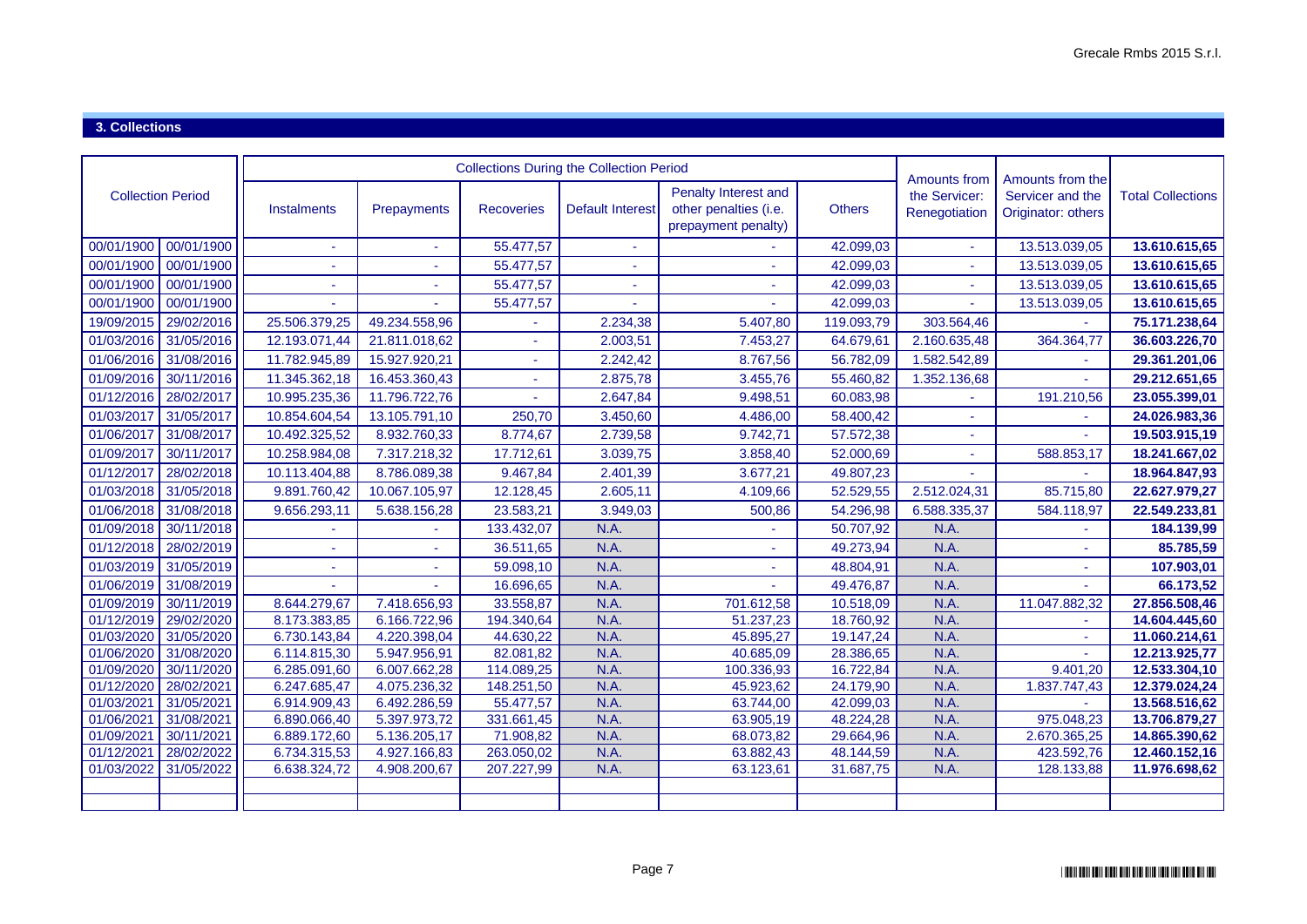### **4. Available Funds**

| <b>Collection Period</b> |                          | <b>Collections</b><br>credited into the<br><b>Collection Account</b> | <b>Amounts</b><br>received by the<br>Issuer from the<br>Originator | <b>Cash Reserve</b><br>Amount | Any profit<br>generated by<br>Eligible<br>Investments | Amounts of<br>interest accrued | Amounts due<br>under the terms<br>of the Swap<br>Agreement | <b>Any Swap</b><br>Collateral<br>Account<br><b>Surplus</b> | <b>Amounts received</b><br>from the sale of<br>the Portfolio | Any amounts<br>received from<br>any party to the<br>Transaction<br><b>Documents</b> | <b>Available Funds</b>         |
|--------------------------|--------------------------|----------------------------------------------------------------------|--------------------------------------------------------------------|-------------------------------|-------------------------------------------------------|--------------------------------|------------------------------------------------------------|------------------------------------------------------------|--------------------------------------------------------------|-------------------------------------------------------------------------------------|--------------------------------|
| 00/01/1900               | 00/01/1900               | 74.867.674,18                                                        | (1.644.294,79)                                                     | 17.205.000,00                 | $\mathbf{r}$                                          | (12,00)                        |                                                            |                                                            | ÷.                                                           |                                                                                     | 90.428.367,39                  |
| 00/01/1900               | 00/01/1900               | 34.442.591,22                                                        | 2.160.635,48                                                       | 17.205.000,00                 | ÷.                                                    |                                |                                                            | ÷.                                                         | ÷.                                                           | $\Delta \phi$                                                                       | 53.808.226,70                  |
| 00/01/1900               | 00/01/1900               | 27.778.658,17                                                        | 1.582.542,89                                                       | 15.079.634,28                 | ÷.                                                    | ÷                              | 8.501,04                                                   | ÷                                                          | ÷                                                            | 8,03                                                                                | 44.449.344,41                  |
| 00/01/1900               | 00/01/1900               | 27.860.514,97                                                        | 1.352.136,68                                                       | 13.959.556,09                 | $\sim$                                                |                                | 4.063,56                                                   |                                                            |                                                              | 10,49                                                                               | 43.176.281,79                  |
| 19/09/2015               | 29/02/2016               | 23.055.399,01                                                        |                                                                    | 13.081.898,08                 | ÷                                                     | (50,00)                        | 6.896,18                                                   | $\sim$                                                     |                                                              | 4,66                                                                                | 36.144.147,92                  |
| 01/03/2016               | 31/05/2016               | 24.026.983,36                                                        |                                                                    | 12.213.092,03                 |                                                       |                                | 1.704,83                                                   |                                                            |                                                              |                                                                                     | 36.241.780,21                  |
| 01/06/2016               | 31/08/2016               | 19.503.915,19                                                        |                                                                    | 11.514.075,84                 | ٠                                                     |                                | 1.643,49                                                   |                                                            | ٠                                                            | 0,85                                                                                | 31.019.635,37                  |
| 01/09/2016               | 30/11/2016               | 18.241.667,02                                                        |                                                                    | 10.789.652,43                 | $\sim$                                                |                                |                                                            | $\blacksquare$                                             |                                                              | 1,08                                                                                | 29.031.320,53                  |
| 01/12/2016               | 28/02/2017               | 18.964.847,93                                                        |                                                                    | 10.199.467,59                 | ÷                                                     | (48,00)                        |                                                            |                                                            |                                                              | 8,39                                                                                | 29.164.275,91                  |
| 01/03/2017               | 31/05/2017               | 20.030.239,16                                                        | 2.597.740,11                                                       | 9.651.498,67                  | ÷                                                     |                                |                                                            |                                                            |                                                              | ÷.                                                                                  | 32.279.477,94                  |
| 01/06/2017               | 31/08/2017               | 15.376.779,47                                                        | 7.172.454,34                                                       | 9.081.285,60                  | ä,                                                    |                                |                                                            |                                                            |                                                              | 48,66                                                                               | 31.630.568,07                  |
| 01/09/2017               | 30/11/2017               | 19.036.699,20                                                        | 155.056,42                                                         | 8.400.315,14                  | ÷.                                                    |                                |                                                            |                                                            |                                                              | 27,29                                                                               | 27.592.098,05                  |
| 01/12/2017               | 28/02/2018               | 17.661.886,02                                                        |                                                                    | 7.721.046,26                  | ÷                                                     | (48,00)                        | 1.555,50                                                   |                                                            |                                                              | 47,67                                                                               | 25.384.487,45                  |
| 01/03/2018               | 31/05/2018               | 15.550.912,65                                                        | 2.618.214,59                                                       | 7.142.827,50                  | ÷.                                                    |                                | 320,14                                                     |                                                            |                                                              | 52,78                                                                               | 25.312.327,66                  |
| 01/06/2018               | 31/08/2018               | 13.205.276,32                                                        | 486.327,15                                                         | 6.611.451,07                  |                                                       |                                |                                                            |                                                            |                                                              | 38,83                                                                               | 20.303.093,37                  |
| 01/09/2018               | 30/11/2018               | 16.808.626,14                                                        | 11.047.882,32                                                      | 6.067.410,05                  | ÷                                                     |                                | 18.967,71                                                  | ä,                                                         | $\sim$                                                       | 49,14                                                                               | 33.942.935,36                  |
| 01/12/2018               | 28/02/2019               | 14.604.445,60                                                        |                                                                    | 5.735.000,00                  | $\sim$                                                | (48,00)                        |                                                            |                                                            |                                                              | 39,14                                                                               | 20.339.436,74                  |
| 01/03/2019               | 31/05/2019               | 11.060.214,61                                                        | 588.585,97                                                         | 5.735.000,00                  | ÷.                                                    |                                |                                                            | ÷.                                                         |                                                              | 23,12                                                                               | 17.383.823,70                  |
| 01/06/2019               | 31/08/2019               | 12.213.925,77                                                        | 599.739,46                                                         | 5.735.000,00                  | ÷                                                     |                                |                                                            |                                                            |                                                              | 32,51                                                                               | 18.548.697,74                  |
| 01/09/2019               | 30/11/2019               | 12.523.902,90                                                        | 9.401,20                                                           | 5.735.000,00                  | $\sim$                                                | $\sim$                         |                                                            | ÷                                                          | ×.                                                           | 55,26                                                                               | 18.268.359,36                  |
| 01/12/2019               | 29/02/2020               | 10.541.276,81                                                        | 2.322.369,26                                                       | 5.735.000,00                  | $\sim$                                                | (48,00)                        |                                                            | ٠                                                          | ж.                                                           | 49,63                                                                               | 18.598.647,70                  |
| 01/03/2020               | 31/05/2020               | 13.568.516,62                                                        | 817.606,32                                                         | 5.735.000,00                  | ÷.                                                    | $\sim$                         | 230,58                                                     | $\sim$                                                     | ٠                                                            | 17,68                                                                               | 20.121.371,20                  |
| 01/06/2020               | 31/08/2020               | 12.731.831,04                                                        | 1.364.674,32                                                       | 5.735.000,00                  | $\sim$                                                | $\sim$                         | 663,66                                                     | $\sim$                                                     | ÷.                                                           | 47,41                                                                               | 19.832.216,43                  |
| 01/09/2020               | 30/11/2020               | 12.195.025,37                                                        | 3.017.763,37                                                       | 5.735.000,00                  | $\sim$                                                |                                | 2.093,64                                                   | $\sim$                                                     | $\sim$                                                       | 35,55                                                                               | 20.949.917,93                  |
| 01/12/2020<br>01/03/2021 | 28/02/2021<br>31/05/2021 | 12.036.559,40<br>11.848.564,74                                       | 643.631,72                                                         | 5.735.000,00<br>5.735.000,00  | ÷.                                                    | (48,00)                        | 2.328,00                                                   | ÷.                                                         |                                                              | 28,10<br>4,48                                                                       | 18.415.171,22<br>17.793.432,24 |
| 01/06/2021               | 31/08/2021               |                                                                      | 207.535,02                                                         |                               | $\sim$<br>$\sim$                                      | ٠                              |                                                            | ÷                                                          | ÷<br>ж.                                                      | a.                                                                                  |                                |
| 01/09/2021               | 30/11/2021               | ä,                                                                   | ×                                                                  | $\sim$                        | $\sim$                                                | $\sim$                         |                                                            | $\sim$                                                     | $\sim$                                                       | $\sim$                                                                              |                                |
| 01/12/2021               | 28/02/2022               |                                                                      |                                                                    |                               | ÷                                                     |                                |                                                            |                                                            | ٠                                                            |                                                                                     |                                |
| 01/03/2022               | 31/05/2022               | $\sim$                                                               | $\sim$                                                             | a.                            | a.                                                    | ÷                              | a.                                                         | A.                                                         | ÷.                                                           | $\sim$                                                                              | $\sim$                         |
|                          |                          |                                                                      |                                                                    |                               |                                                       |                                |                                                            |                                                            |                                                              |                                                                                     |                                |
|                          |                          |                                                                      |                                                                    |                               |                                                       |                                |                                                            |                                                            |                                                              |                                                                                     |                                |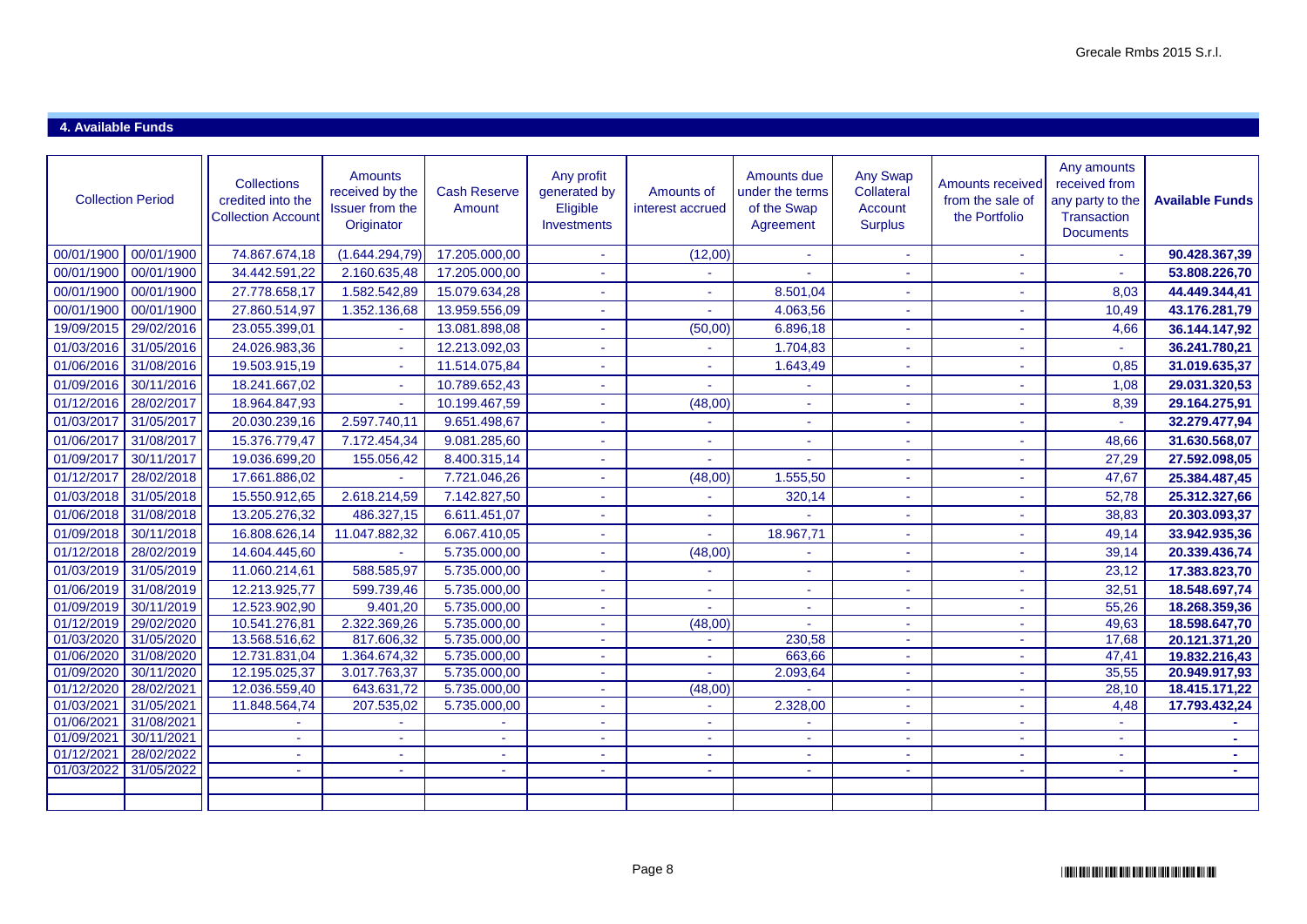\*\* Following the Class C Notes Interest Subordination Event \*\*\* Up to an amount which would cause the Principal Amount Outstanding of the Class J Note being equal to the Residual Value

|                          | 5.1 Pre-Enforcement Priority of Payments       |                        |                                                                       |                                                             |                                      |                                            |                                                            |                                             |                                             |                                                              |                                                                                             |                                                      |                                                                                 |                                                       |                                                                                 |                                                                                                  |                               |                                                                |                                                                                         |                                             |                                                    |                               |                                  |                                |
|--------------------------|------------------------------------------------|------------------------|-----------------------------------------------------------------------|-------------------------------------------------------------|--------------------------------------|--------------------------------------------|------------------------------------------------------------|---------------------------------------------|---------------------------------------------|--------------------------------------------------------------|---------------------------------------------------------------------------------------------|------------------------------------------------------|---------------------------------------------------------------------------------|-------------------------------------------------------|---------------------------------------------------------------------------------|--------------------------------------------------------------------------------------------------|-------------------------------|----------------------------------------------------------------|-----------------------------------------------------------------------------------------|---------------------------------------------|----------------------------------------------------|-------------------------------|----------------------------------|--------------------------------|
| Payment<br>Date          | Any taxes due<br>land payable by<br>the Issuer | <b>Expenses</b>        | <b>Remuneration</b><br>Representative<br>of the<br><b>Noteholders</b> | Administrative<br>Servicer and<br>Corporate<br>Servicer fee | Fee Other<br><b>Issuer Creditors</b> | Amounts due to<br>the Swap<br>Counterparty | Interest due and<br>payable on the<br><b>Class A Notes</b> | <b>Target Cash</b><br><b>Reserve Amount</b> | Interest due<br>the Class B<br><b>Notes</b> | and payable on and payable on<br>the Class C<br><b>Notes</b> | Interest due   Principal Amount<br>Outstanding in<br>respect of the<br><b>Class A Notes</b> | Interest due and<br>payable on the<br>Class B Notes* | Principal<br>Amount<br>Outstanding in<br>respect of the<br><b>Class B Notes</b> | Interest due and<br>payable on the<br>Class C Notes** | Principal<br>Amount<br>Outstanding in<br>respect of the<br><b>Class C Notes</b> | Pay any due but<br>unpaid Subordinated<br><b>Swap Counterparty</b><br><b>Termination Payment</b> | Pay any amoun<br>to any party | Pay any<br>amounts to the<br>Originator and/or<br>the Servicer | Pay interest and to<br>repay principal under and payable or<br>the Subordinated<br>Loan | Interest due<br>the Class J<br><b>Notes</b> | Principal<br>Payment on<br>the Class J<br>Notes*** | Pay the<br>Variable<br>Return | Any surplus to<br>the Originator | <b>Final balance</b>           |
| 22/03/2016               |                                                | 98.781,63              | 616,66                                                                | 17.482,74                                                   | 166.634,79                           | 658.684,86                                 | 1.319.451,4                                                | 17.205.000,0                                | 77.505,40                                   | 38.686,0                                                     | 70.845.523,86                                                                               |                                                      |                                                                                 | $\sim$ $-$                                            |                                                                                 | <b>Contract</b>                                                                                  | $\sim 100$                    | $\sim 100$                                                     | <b>Contract</b>                                                                         |                                             |                                                    | <b>Contract</b>               |                                  | 90.428.367,3                   |
| 22/06/2016               | $\sim 100$                                     | 8.744.00               | 994,54                                                                | 12.250,00                                                   | 105.326,82                           | 480.581.01                                 | 725.764,25                                                 | 15.079.634,28                               | 39.345,32                                   | 19.638.80                                                    | 37.335.939.65                                                                               |                                                      | <b>Contract</b>                                                                 | $\sim$ 100 $\pm$                                      | $\sim$                                                                          | $\sim 100$                                                                                       | $\sim$ 100 $\pm$              | $\sim$ $-$                                                     | <b>Contract</b>                                                                         |                                             |                                                    | <b>Contract</b>               |                                  | 53.808.218,67                  |
| 22/09/2016               | $\sim 100$                                     | 9.159,00               | 994,54                                                                | 12.250,00                                                   | 94.521,48                            | 430.520,51                                 | 634.979,20                                                 | 13.959.556,09                               | 34.743,80                                   | 17.342,00                                                    | 29.255.267,30                                                                               | <b>Contract Contract</b>                             | $\sim 100$                                                                      | <b>Contract</b>                                       | $\sim$ $-$                                                                      | <b>Contract</b>                                                                                  | $\sim$ 100 $\pm$              | $\sim$ 100 $\pm$                                               | <b>Service</b>                                                                          |                                             |                                                    | <b>Contract</b>               |                                  | 44.449.333,93                  |
| 22/12/2016               | <b>Contract</b>                                | 23.494,00              | 6.440,00                                                              | 12.150,00                                                   | 92.256,27                            | 405.982,08                                 | 550.043,85                                                 | 13.081.898,08                               | 29.224,30                                   | 14.587,0                                                     | 28.960.201,55                                                                               |                                                      | <b>Contract</b>                                                                 | $\sim$ 100 $\pm$                                      | $\sim$                                                                          | $\sim$ 100 $\pm$                                                                                 | $\sim$ $-$                    | - 4                                                            | <b>Contract</b>                                                                         |                                             |                                                    |                               |                                  | 43.176.277,13                  |
| 22/03/2017               |                                                | 30.331,70              | 2.372,06                                                              | 12.074,66                                                   | 81.937,33                            | 374.532,73                                 | 88.548,40                                                  | 12.213.092,0                                | 27.161,75                                   | 13.557,5                                                     | 23.300.539,76                                                                               |                                                      | $\sim$ $-$                                                                      | $\sim$                                                | $\sim$                                                                          | $\sim$                                                                                           | $\sim$                        | $\sim$                                                         | <b>Contract</b>                                                                         |                                             |                                                    |                               |                                  | 36.144.147,92                  |
| 22/06/2017               | <b>Contract</b>                                | 10.644,00              | 2.398,42                                                              | 12.275,21                                                   | 79.959,86                            | 367.293,54                                 | 69.622,90                                                  | 11.514.075,84                               | 25.389,70                                   | 12.673,00                                                    | 24.147.446,90                                                                               |                                                      | <b>Contract</b>                                                                 | <b>Contract</b>                                       | $\sim$                                                                          | $\sim$                                                                                           | <b>Contract</b>               | - 4                                                            | <b>Contract</b>                                                                         |                                             |                                                    |                               |                                  | 36.241.779,3                   |
| 22/09/2017               | $\sim 100$                                     | 10.281,00              | 1.537,54                                                              | 12.275,21                                                   | 78.244,88                            | 351.488,38                                 | 65.264,30                                                  | 10.789.652,43                               | 25.389,70                                   | 12.673,00                                                    | 19.672.827,85                                                                               | <b>Contract Contract</b>                             | $\sim 100$                                                                      | <b>Contract</b>                                       | $\sim$                                                                          | $\sim 100$                                                                                       | $\sim 100$                    | $\sim 100$                                                     | <b>Contract</b>                                                                         |                                             |                                                    | <b>Contract</b>               |                                  | 31.019.634,29                  |
| 22/12/2017               | $\sim 10^{-1}$                                 | 43.916,00              | 1.543,10                                                              | 12.174,93                                                   | 74.915,92                            | 334.989,97                                 | 61.020,40                                                  | 10.199.467,59                               | 25.116,63                                   | 12.536,70                                                    | 18.265.630,90                                                                               | $\sim$ $-$                                           | $\sim 100$                                                                      | $\sim 100$                                            | - 4                                                                             | $\sim 100$                                                                                       | $\sim$ $-$                    | $\sim$ $-$                                                     | $\sim$ $-$                                                                              |                                             |                                                    |                               |                                  | 29.031.312,14                  |
| 22/03/2018               | <b>Contract</b>                                | 12.909,70              | 5.159,99                                                              | 12.074,66                                                   | 66.674,95                            | 314.499,89                                 | 57.120,60                                                  | 9.651.498,67                                | 24.837,75                                   | 12.397,5                                                     | 19.007.102,21                                                                               | <b>Contract</b>                                      | <b>Contract</b>                                                                 | <b>Contract</b>                                       | $\sim 100$                                                                      | $\sim 100$                                                                                       | $\sim 100$                    | $\sim$ 100 $\pm$                                               | <b>Contract</b>                                                                         |                                             |                                                    | <b>Contract</b>               |                                  | 29.164.275,91                  |
| 22/06/2018               | $\sim 100$                                     | 11.196,00              | 1.534,51                                                              | 12.308,76                                                   | 71.020,94                            | 310.064,17                                 | 54.941,30                                                  | 9.081.285,60                                | 25.389,70                                   | 12.673,00                                                    | 22.699.015,30                                                                               |                                                      | $\sim 100$                                                                      | $\sim 10^{-1}$                                        | $\sim$                                                                          | $\sim$ $-$                                                                                       | $\sim$ $-$                    | - 1                                                            | $\sim$ $-$                                                                              |                                             |                                                    |                               |                                  | 32.279.429,2                   |
| 24/09/2018               | <b>Contract</b>                                | 9.781,00               | 1.551,36                                                              | 12.509,30                                                   | 74.262,96                            | 393.249,55                                 | 56.317,70                                                  | 8.400.315,14                                | 26.853,82                                   | 13.403,80                                                    | 22.642.296,15                                                                               |                                                      | <b>Contract</b>                                                                 | $\sim$ $-$                                            | $\sim$                                                                          | $\sim$                                                                                           | <b>College</b>                | - 4                                                            | <b>Contract</b>                                                                         |                                             |                                                    |                               |                                  | 31.630.540,78                  |
| 24/12/2018               | <b>Contract</b>                                | 44.082,00              | 1.248,58                                                              | 12.208,48                                                   | 70.697,75                            | 376.255,81                                 | 52.704,65                                                  | 7.721.046,26                                | 26.580,75                                   | 13.267,5                                                     | 19.273.958,60                                                                               |                                                      | <b>Contract</b>                                                                 | <b>Contract</b>                                       | $\sim$                                                                          | $\sim 100$                                                                                       | $\sim$ $-$                    |                                                                | <b>Contract</b>                                                                         |                                             |                                                    |                               |                                  | 27.592.050,38                  |
| 22/03/2019               |                                                | 10.534,70              | 1.540,42                                                              | 11.907,66                                                   | 56.608,15                            | 355.658,95                                 | 52.360,55                                                  | 7.142.827,5                                 | 26.981,64                                   | 13.467,6                                                     | 17.712.547,50                                                                               |                                                      | <b>Contract</b>                                                                 | $\sim$ $-$                                            | $\sim$                                                                          | $\sim$                                                                                           | $\sim$ $-$                    | - 1                                                            | $\sim$ $-$                                                                              |                                             |                                                    |                               |                                  | 25.384.434,67                  |
| 24/06/2019               | <b>Contract</b>                                | 11.506.00              | 1.246,03                                                              | 12.543,23                                                   | 72.490,38                            | 372.553,95                                 | 52.360,55                                                  | 6.611.451,07                                | 28.974,47                                   | 14.462.30                                                    | 18.134.700.85                                                                               | <b>Contract</b>                                      | <b>Contract</b>                                                                 | <b>Contract</b>                                       | $\sim$                                                                          | <b>College</b>                                                                                   | $\sim 100$                    | $\sim 100$                                                     | <b>Contract</b>                                                                         |                                             |                                                    | <b>Contract</b>               |                                  | 25.312.288,8                   |
| 23/09/2019               | $\sim 100$                                     | 8.366,00               | 1.259,71                                                              | 12.242,40                                                   | 60.809,76                            | 360.572,31                                 | 31.714,55                                                  | 6.067.410,0                                 | 23.791,95                                   | 11.875,50                                                    | 13.725.002,00                                                                               | <b>Contract</b>                                      | <b>Contract</b>                                                                 | <b>Contract</b>                                       | $\sim$ $-$                                                                      | <b>Contract</b>                                                                                  | $\sim$ 100 $\pm$              | $\sim$ $-$                                                     | <b>Service</b>                                                                          |                                             |                                                    | <b>Contract</b>               |                                  | 20.303.044,2                   |
| 23/12/2019               | <b>Contract</b>                                | 21.433,32              | 1.258,33                                                              | 12.242,40                                                   | 69.321,58                            | 354.196,30                                 | 1.892,55                                                   | 5.735.000,00                                | 15.274,49                                   | 7.624,1                                                      | 27.724.653,15                                                                               | <b>Contract</b>                                      | <b>Contract</b>                                                                 | $\sim 100$                                            | $\sim$                                                                          | $\sim 10^{-1}$                                                                                   | $\sim$ $-$                    | $\sim$                                                         | <b>Contract</b>                                                                         |                                             |                                                    |                               |                                  | 33.942.896,22                  |
| 23/03/2020               | $\sim 100$                                     | 2.065,75               | 1.242,62                                                              | 12.242,40                                                   | 63.059,39                            | 322.988,08                                 | 802,90                                                     | 5.735.000,00                                | 14.978,18                                   | 7.476,20                                                     | 14.179.558,10                                                                               | <b>Contract</b>                                      | <b>Contract</b>                                                                 | $\sim 10^{-1}$                                        | $\sim$                                                                          | $\sim$                                                                                           | $\sim 10^{-1}$                | $\sim$                                                         | <b>Contract</b>                                                                         |                                             |                                                    |                               |                                  | 20.339.413,62                  |
| 22/06/2020               | $\sim 10^{-1}$                                 | 39.032,23              | 1.304,75                                                              | 12.889,34                                                   | 56.490,11                            | 330.830,46                                 | 2.580,75                                                   | 5.735.000,00                                | 15.716,05                                   | 7.844,50                                                     | 11.182.103,00                                                                               |                                                      | <b>Contract</b>                                                                 | $\sim$ $-$                                            | $\sim$                                                                          | $\sim$                                                                                           | $\sim$ $-$                    |                                                                |                                                                                         |                                             |                                                    |                               |                                  | 17.383.791,19                  |
| 22/09/2020               | <b>Contract</b>                                | 3.347,00               | 1.319,08                                                              | 12.358,27                                                   | 57.498,29                            | 357.663,87                                 | 3.785,1                                                    | 5.735.000,00                                | 16.482,97                                   | 8.227,30                                                     | 12.352.960,60                                                                               |                                                      | <b>Contract</b>                                                                 | <b>College</b>                                        | $\sim$                                                                          | $\sim$                                                                                           | <b>College</b>                |                                                                | <b>Contract</b>                                                                         |                                             |                                                    |                               |                                  | 18.548.642,48                  |
| 22/12/2020               | <b>Contract</b>                                | 37.172,63              | 1.320,55                                                              | 12.867,99                                                   | 56.882,46                            | 347.500,20                                 | <b>Contract</b>                                            | 5.735.000,00                                | $\sim 100$                                  |                                                              | 12.077.565,90                                                                               | $\sim 10^{-11}$                                      | $\sim 100$                                                                      | $\sim 100$                                            | $\sim$                                                                          | $\sim 100$                                                                                       | $\sim 100$                    | $\sim$ $-$                                                     | <b>Contract</b>                                                                         |                                             |                                                    | <b>Contract</b>               |                                  | 18.268.309,73                  |
| 22/03/2021               |                                                | 37.932,51              | 1.293,95                                                              | 12.767,72                                                   | 56.441,14                            | 338.632,95                                 |                                                            | 5.735.000,00                                | $\sim 100$                                  |                                                              | 12.416.561,75                                                                               | <b>Contract</b>                                      | <b>Contract</b>                                                                 | $\sim 100$                                            | $\sim$                                                                          | <b>Contract</b>                                                                                  | $\sim 100$                    | $\sim 100$                                                     | <b>Contract</b>                                                                         |                                             |                                                    | <b>Contract</b>               |                                  | 18.598.630,02                  |
| 22/06/2021               | <b>Contract</b>                                | 11.561,46              | 1.308,32                                                              | 12.968,27                                                   | 58.642,87                            | 350.767,17                                 | $\sim 100$                                                 | 5.735.000,00                                | $\sim 10^{11}$                              |                                                              | 13.951.075,70                                                                               | <b>Contract</b>                                      | <b>Contract</b>                                                                 | $\sim 100$                                            | $\sim 10^{-1}$                                                                  | $\sim 100$                                                                                       | $\sim 100$                    | $\sim$ $-$                                                     | <b>Contract</b>                                                                         |                                             |                                                    | <b>Contract</b>               |                                  | 20.121.323,79                  |
| 22/09/2021               | <b>Contract</b>                                | 4.345,41               | 1.322,70                                                              | 12.968,27                                                   | 51.700,68                            | 344.108,77                                 |                                                            | 5.735.000,00                                | <b>Contract</b>                             |                                                              | 13.682.735,05                                                                               |                                                      | <b>College</b>                                                                  | <b>Contract</b>                                       | $\sim$                                                                          | <b>College</b>                                                                                   | <b>Contract</b>               | $\sim$ $-$                                                     | <b>Contract</b>                                                                         |                                             |                                                    | <b>Contract</b>               |                                  | 19.832.180,88                  |
| 22/12/2021               | <b>Contract</b>                                | 23.527,05              | 1.338,66                                                              | 12.867,99                                                   | 56.569,40                            | 334.724,43                                 |                                                            | 5.735.000,00                                | <b>Contract</b>                             |                                                              | 14.785.862,30                                                                               |                                                      | $\sim 100$                                                                      | $\sim 100$                                            | $\sim$                                                                          | $\sim 100$                                                                                       | $\sim 100$                    | <b>Contract</b>                                                | <b>Contract</b>                                                                         |                                             |                                                    | <b>Contract</b>               |                                  | 20.949.889,83                  |
| 22/03/2022<br>22/06/2022 |                                                | 33.686,72<br>25.243,36 | 1.332,77<br>1.347.57                                                  | 12.767,72<br>13.027,79                                      | 53.718,64<br>52.113,50               | 331.109,59<br>308.536,08                   |                                                            | 5.735.000,00<br>5.735.000,00                | <b>Contract</b><br>1.928,92                 | 962.80                                                       | 12.247.551,30<br>11.655.240,50                                                              | <b>Contract</b>                                      | $\sim 100$<br><b>Contract</b>                                                   | <b>Contract</b><br><b>Contract</b>                    | $\sim$<br><b>Contract</b>                                                       | $\sim 100$<br><b>College</b>                                                                     | $\sim$ $-$<br><b>Contract</b> | $\sim 100$                                                     | <b>Contract</b>                                                                         |                                             |                                                    |                               |                                  | 18.415.166,74<br>17.793.400,52 |
|                          |                                                |                        |                                                                       |                                                             |                                      |                                            |                                                            |                                             |                                             |                                                              |                                                                                             |                                                      |                                                                                 |                                                       |                                                                                 |                                                                                                  |                               |                                                                |                                                                                         |                                             |                                                    |                               |                                  |                                |
|                          |                                                |                        |                                                                       |                                                             |                                      |                                            |                                                            |                                             |                                             |                                                              |                                                                                             |                                                      |                                                                                 |                                                       |                                                                                 |                                                                                                  |                               |                                                                |                                                                                         |                                             |                                                    |                               |                                  |                                |

\* Following the Class B Notes Interest Subordination Event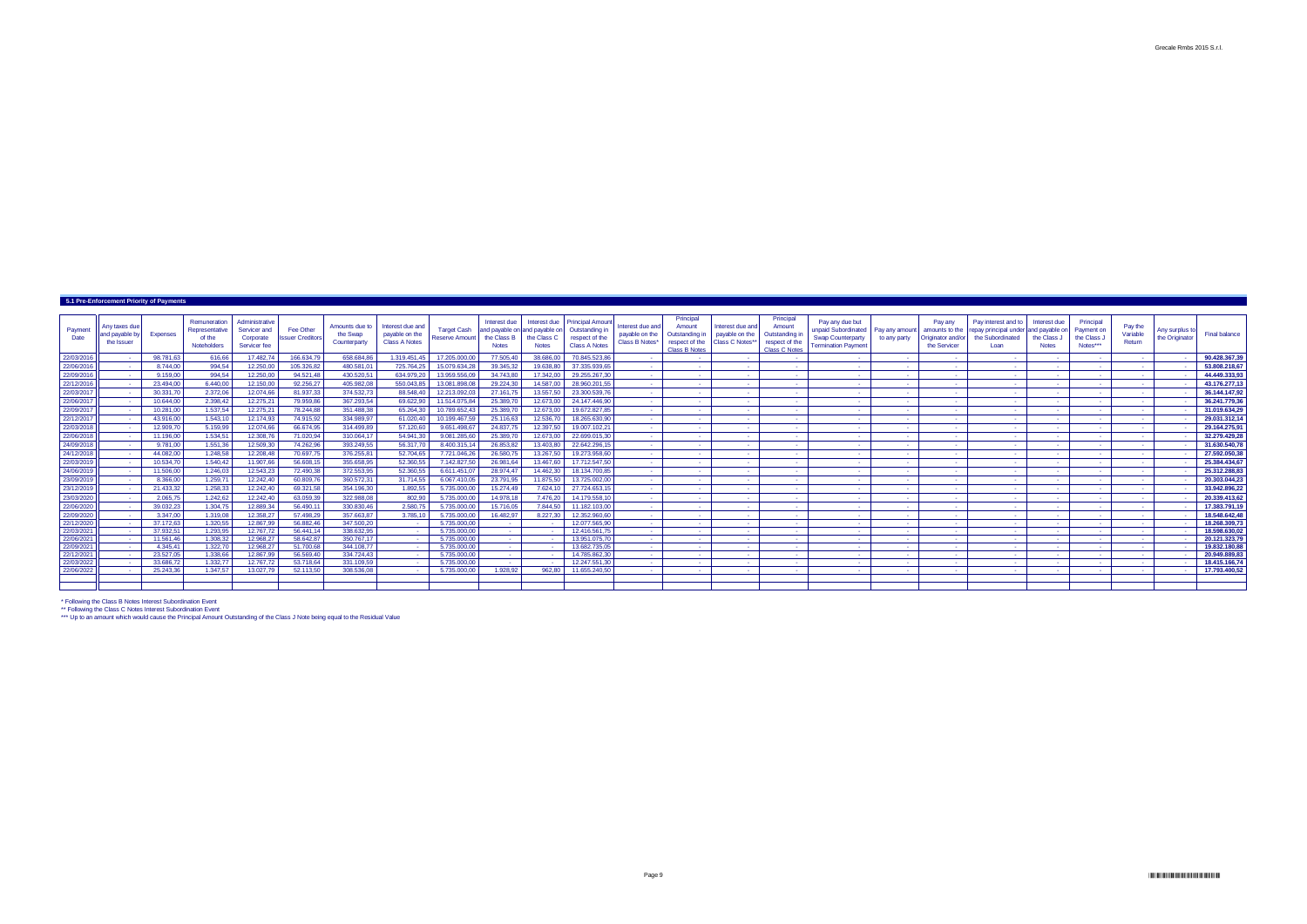| Payment<br>Date | Any taxes due<br>$\mathsf{T}$ I and payable by $\mathsf{I}$<br>the Issuer | <b>Expenses</b> | Representative<br>of the<br>Noteholders | Remuneration   Administrative<br>Servicer and<br>Corporate<br>Servicer fee | Fee Other Issuer<br><b>Creditors</b> | Amounts due<br>to the Swap<br>Counterparty | Interest due<br>and payable on<br>the Class A<br><b>Notes</b> | Principal<br>Amount<br>Outstanding in<br>respect of the<br><b>Class A Notes</b> | Interest due<br>and payable on<br>the Class B<br><b>Notes</b> | Principal<br>Amount<br>Outstanding in<br>respect of the<br>Class B Notes | Interest due<br>and payable on<br>the Class C<br><b>Notes</b> | Principal Amount <sup>'</sup><br>Outstanding in<br>respect of the<br><b>Class C Notes</b> | Pay any due but<br>unpaid<br>Subordinated Swap<br>Counterparty<br>Termination<br>Payment | Pay any<br>amount to any<br>party | Pay any<br>amounts to the<br>Originator<br>and/or the<br>Servicer | Pay interest and<br>repay principal<br>under the<br>Subordinated<br>Loan | Interest due<br><b>Notes</b> | and payable on<br>the Class J<br>Notes Notes Notes Notes Notes Notes Notes Notes Notes Notes Notes Notes Notes Notes Notes Notes Notes Notes Notes Notes Notes Notes Notes Notes Notes Notes Notes Notes Notes Notes Notes Notes Not | Any surplus to $\vert$ the Originator | Final balance |
|-----------------|---------------------------------------------------------------------------|-----------------|-----------------------------------------|----------------------------------------------------------------------------|--------------------------------------|--------------------------------------------|---------------------------------------------------------------|---------------------------------------------------------------------------------|---------------------------------------------------------------|--------------------------------------------------------------------------|---------------------------------------------------------------|-------------------------------------------------------------------------------------------|------------------------------------------------------------------------------------------|-----------------------------------|-------------------------------------------------------------------|--------------------------------------------------------------------------|------------------------------|--------------------------------------------------------------------------------------------------------------------------------------------------------------------------------------------------------------------------------------|---------------------------------------|---------------|
|                 |                                                                           |                 |                                         |                                                                            |                                      |                                            |                                                               |                                                                                 |                                                               |                                                                          |                                                               |                                                                                           |                                                                                          |                                   |                                                                   |                                                                          |                              |                                                                                                                                                                                                                                      |                                       |               |
|                 |                                                                           |                 |                                         |                                                                            |                                      |                                            |                                                               |                                                                                 |                                                               |                                                                          |                                                               |                                                                                           |                                                                                          |                                   |                                                                   |                                                                          |                              |                                                                                                                                                                                                                                      |                                       |               |
|                 |                                                                           |                 |                                         |                                                                            |                                      |                                            |                                                               |                                                                                 |                                                               |                                                                          |                                                               |                                                                                           |                                                                                          |                                   |                                                                   |                                                                          |                              |                                                                                                                                                                                                                                      |                                       |               |
|                 |                                                                           |                 |                                         |                                                                            |                                      |                                            |                                                               |                                                                                 |                                                               |                                                                          |                                                               |                                                                                           |                                                                                          |                                   |                                                                   |                                                                          |                              |                                                                                                                                                                                                                                      |                                       |               |
|                 |                                                                           |                 |                                         |                                                                            |                                      |                                            |                                                               |                                                                                 |                                                               |                                                                          |                                                               |                                                                                           |                                                                                          |                                   |                                                                   |                                                                          |                              |                                                                                                                                                                                                                                      |                                       |               |
|                 |                                                                           |                 |                                         |                                                                            |                                      |                                            |                                                               |                                                                                 |                                                               |                                                                          |                                                               |                                                                                           |                                                                                          |                                   |                                                                   |                                                                          |                              |                                                                                                                                                                                                                                      |                                       |               |
|                 |                                                                           |                 |                                         |                                                                            |                                      |                                            |                                                               |                                                                                 |                                                               |                                                                          |                                                               |                                                                                           |                                                                                          |                                   |                                                                   |                                                                          |                              |                                                                                                                                                                                                                                      |                                       |               |
|                 |                                                                           |                 |                                         |                                                                            |                                      |                                            |                                                               |                                                                                 |                                                               |                                                                          |                                                               |                                                                                           |                                                                                          |                                   |                                                                   |                                                                          |                              |                                                                                                                                                                                                                                      |                                       |               |
|                 |                                                                           |                 |                                         |                                                                            |                                      |                                            |                                                               |                                                                                 |                                                               |                                                                          |                                                               |                                                                                           |                                                                                          |                                   |                                                                   |                                                                          |                              |                                                                                                                                                                                                                                      |                                       |               |
|                 |                                                                           |                 |                                         |                                                                            |                                      |                                            |                                                               |                                                                                 |                                                               |                                                                          |                                                               |                                                                                           |                                                                                          |                                   |                                                                   |                                                                          |                              |                                                                                                                                                                                                                                      |                                       |               |
|                 |                                                                           |                 |                                         |                                                                            |                                      |                                            |                                                               |                                                                                 |                                                               |                                                                          |                                                               |                                                                                           |                                                                                          |                                   |                                                                   |                                                                          |                              |                                                                                                                                                                                                                                      |                                       |               |
|                 |                                                                           |                 |                                         |                                                                            |                                      |                                            |                                                               |                                                                                 |                                                               |                                                                          |                                                               |                                                                                           |                                                                                          |                                   |                                                                   |                                                                          |                              |                                                                                                                                                                                                                                      |                                       |               |
|                 |                                                                           |                 |                                         |                                                                            |                                      |                                            |                                                               |                                                                                 |                                                               |                                                                          |                                                               |                                                                                           |                                                                                          |                                   |                                                                   |                                                                          |                              |                                                                                                                                                                                                                                      |                                       |               |
|                 |                                                                           |                 |                                         |                                                                            |                                      |                                            |                                                               |                                                                                 |                                                               |                                                                          |                                                               |                                                                                           |                                                                                          |                                   |                                                                   |                                                                          |                              |                                                                                                                                                                                                                                      |                                       |               |
|                 |                                                                           |                 |                                         |                                                                            |                                      |                                            |                                                               |                                                                                 |                                                               |                                                                          |                                                               |                                                                                           |                                                                                          |                                   |                                                                   |                                                                          |                              |                                                                                                                                                                                                                                      |                                       |               |

\* Up to an amount which would cause the Principal Amount Outstanding of the Class J Note being equal to the Residual Value

## **5.2 Post-Enforcement Priority of Payments**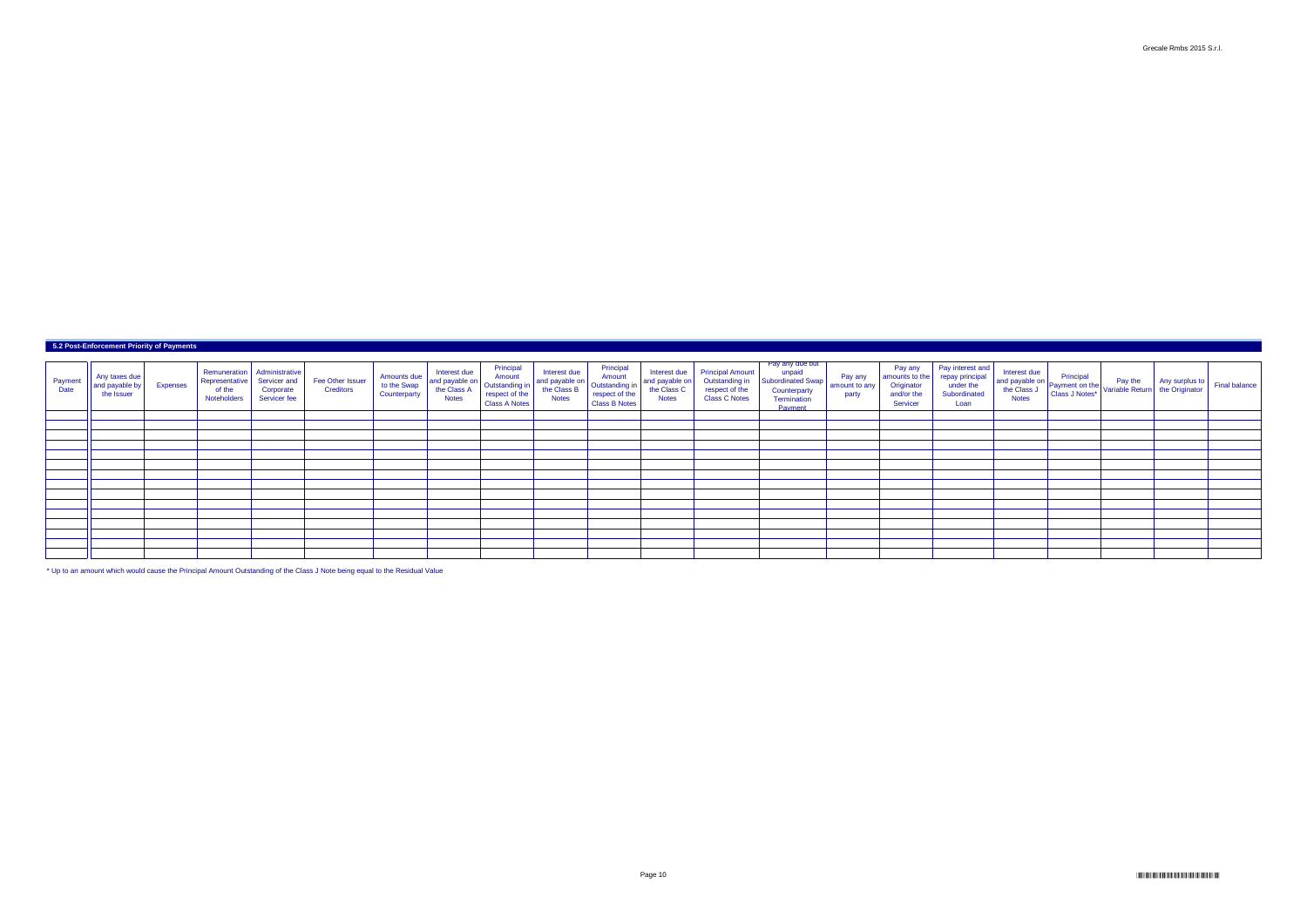### **6. Portfolio description**

|                          |            |                                                 | <b>Performing Mortgage Loans</b> |                         |                               | <b>Delinquent Mortgage Loans</b> |                         |                        |                                    |
|--------------------------|------------|-------------------------------------------------|----------------------------------|-------------------------|-------------------------------|----------------------------------|-------------------------|------------------------|------------------------------------|
| <b>Collection Period</b> |            | Outstanding<br>Principal<br><b>Installments</b> | <b>Unpaid Principal</b>          | <b>Accrued Interest</b> | Outstanding<br><b>Balance</b> | <b>Unpaid Principal</b>          | <b>Accrued Interest</b> | <b>Unpaid Interest</b> | <b>Defaulted</b><br>Mortgage Loans |
| 00/01/1900               | 00/01/1900 | 305.109.597,58                                  | 9.362,88                         | 2.953,73                | 9.679.576,35                  | 184.661,64                       | 75.895,05               | 315.062.047,23         |                                    |
| 00/01/1900               | 00/01/1900 | 305.109.597,58                                  | 9.362,88                         | 2.953,73                | 9.679.576,35                  | 184.661,64                       | 75.895,05               | 315.062.047,23         |                                    |
| 00/01/1900               | 00/01/1900 | 305.109.597,58                                  | 9.362,88                         | 2.953,73                | 9.679.576,35                  | 184.661,64                       | 75.895,05               | 315.062.047,23         |                                    |
| 00/01/1900               | 00/01/1900 | 305.109.597,58                                  | 9.362,88                         | 2.953,73                | 9.679.576,35                  | 184.661,64                       | 75.895,05               | 315.062.047,23         |                                    |
| 19/09/2015               | 29/02/2016 | 658.394.803,38                                  | 136.759,28                       | 93.113,42               | 3.351.307,37                  | 45.607,10                        | 856,25                  | 182.366,38             | ä,                                 |
| 01/03/2016               | 31/05/2016 | 623.273.923,69                                  | 182.647,11                       | 91.083,23               | 8.627.631,13                  | 108.223,12                       | 1.029,91                | 192.511,61             |                                    |
| 01/06/2016               | 31/08/2016 | 599.220.316,71                                  | 165.926,94                       | 83.993,86               | 9.297.052,96                  | 141.594,77                       | 1.547,64                | 204.391,00             |                                    |
| 01/09/2016               | 30/11/2016 | 572.328.799,28                                  | 189.258,14                       | 72.910,80               | 12.187.708,54                 | 204.842,61                       | 1.405,95                | 242.118,13             | 163.262,95                         |
| 01/12/2016               | 28/02/2017 | 557.125.391,58                                  | 278.659,71                       | 63.725,24               | 7.637.125,87                  | 175.410,58                       | 552,41                  | 264.542,29             | 684.499,55                         |
| 01/03/2017               | 31/05/2017 | 532.867.771,21                                  | 220.546,55                       | 68.198,75               | 11.106.818,72                 | 180.822,05                       | 982,53                  | 170.482,42             | 1.275.072,72                       |
| 01/06/2017               | 31/08/2017 | 517.153.247,40                                  | 262.995,19                       | 65.018,11               | 9.787.185,42                  | 163.347,27                       | 681,84                  | 166.281,89             | 2.308.550,13                       |
| 01/09/2017               | 30/11/2017 | 507.136.999,05                                  | 359.610,36                       | 59.483,76               | 4.593.735,12                  | 115.950,91                       | 211,88                  | 195.083,49             | 2.604.217,25                       |
| 01/12/2017               | 28/02/2018 | 490.087.359,70                                  | 391.308,77                       | 50.906,92               | 5.384.815,11                  | 128.876,85                       | 382,04                  | 182.903,93             | 3.126.923,73                       |
| 01/03/2018               | 31/05/2018 | 468.264.775,61                                  | 406.615,27                       | 54.653,46               | 9.159.886,49                  | 165.234,35                       | 627,38                  | 168.629,40             | 4.159.796,15                       |
| 01/06/2018               | 31/08/2018 | 453.714.615,46                                  | 448.769,02                       | 52.965,88               | 10.223.389,38                 | 188.082,97                       | 652,22                  | 173.887,95             | 4.652.781,74                       |
| 01/09/2018               | 30/11/2018 | 438.705.254,77                                  | 488.751,28                       | N.A.                    | 8.622.509,62                  | 178.903,68                       | N.A.                    |                        |                                    |
| 01/12/2018               | 28/02/2019 | 425.438.156,18                                  | 591.998,99                       | N.A.                    | 6.580.922,18                  | 171.102,16                       | N.A                     |                        |                                    |
| 01/03/2019               | 31/05/2019 | 410.514.402,90                                  | 622.197,82                       | N.A.                    | 7.944.777,74                  | 177.488,77                       | N.A                     |                        |                                    |
| 01/06/2019               | 31/08/2019 | 397.466.880,66                                  | 714.215,35                       | N.A.                    | 9.323.877,31                  | 163.013,92                       | N.A.                    |                        |                                    |
| 01/09/2019               | 30/11/2019 | 369.419.521,13                                  | 18.312,46                        | N.A.                    | 13.244.097,41                 | 203.703,73                       | N.A.                    | 106.928,80             | 6.047.521,91                       |
| 01/12/2019 29/02/2020    |            | 360.311.100,47                                  | 76.007,78                        | N.A.                    | 9.375.211,64                  | 205.694,85                       | N.A.                    | 134.227,82             | 6.650.494,82                       |
| 01/03/2020               | 31/05/2020 | 346.865.353,84                                  | 9.316,62                         | N.A.                    | 12.710.554,97                 | 230.341,68                       | N.A.                    | 126.609,89             | 7.596.296,67                       |
| 01/06/2020               | 31/08/2020 | 341.598.476,36                                  | 7.750,83                         | N.A.                    | 6.417.706,74                  | 160.893,24                       | N.A.                    | 85.093,23              | 8.698.237,71                       |
| 01/09/2020               | 30/11/2020 | 330.855.166,13                                  | 8.039,04                         | N.A.                    | 5.672.802,33                  | 112.305,30                       | N.A.                    | 60.935,80              | 9.328.348,44                       |
| $\overline{01}/12/2020$  | 28/02/2021 | 323.077.082,48                                  | 33.961,00                        | N.A.                    | 3.856.169,34                  | 97.377,49                        | N.A.                    | 61.196,28              | 8.092.485,57                       |
| 01/03/2021               | 31/05/2021 | 305.109.597,58                                  | 9.362,88                         | N.A                     | 9.679.576,35                  | 184.661,64                       | N.A                     | 78.848,78              | 8.301.387,27                       |
| 01/06/2021               | 31/08/2021 | 293.217.036,63                                  | 10.088,88                        | N.A.                    | 9.417.304,79                  | 224.467,48                       | N.A                     | 93.780,03              | 8.387.407,68                       |
| 01/09/2021               | 30/11/2021 | 283.694.196,46                                  | 7.188,81                         | N.A.                    | 5.430.219,55                  | 110.496,18                       | N.A.                    | 60.427,65              | 8.922.485,51                       |
| 01/12/2021               | 28/02/2022 | 275.305.653,27                                  | 36.155,36                        | N.A.                    | 3.012.689,64                  | 86.523,43                        | N.A.                    | 55.364,23              | 8.880.986,32                       |
| 01/03/2022               | 31/05/2022 | 262.662.276,68                                  | 7.524,61                         | N.A.                    | 4.929.037,71                  | 99.675,08                        | N.A.                    | 43.642,76              | 9.131.328,27                       |
|                          |            |                                                 |                                  |                         |                               |                                  |                         |                        |                                    |
|                          |            |                                                 |                                  |                         |                               |                                  |                         |                        |                                    |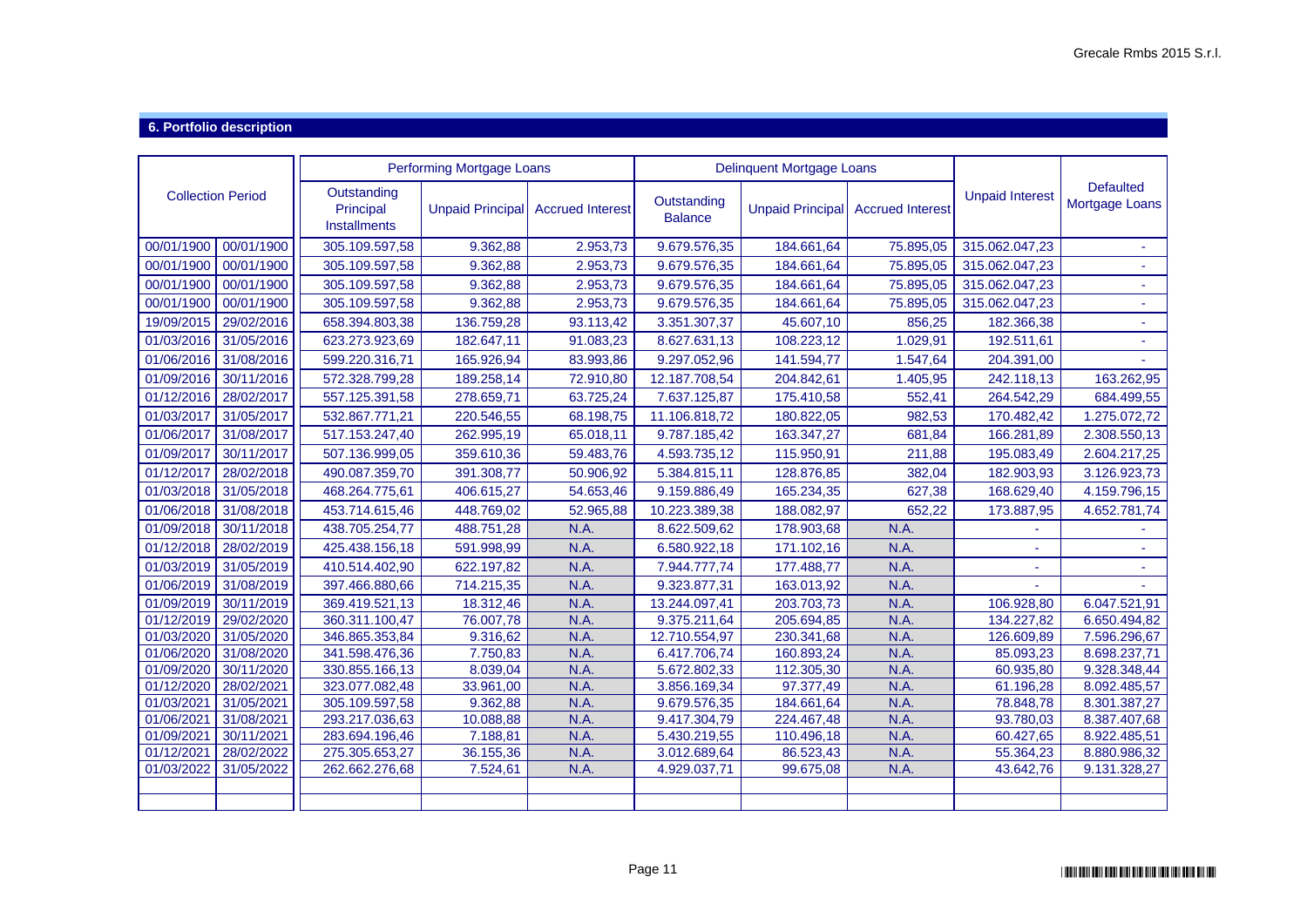| 5.028.712,79   |
|----------------|
| 267.698.514,08 |
| 1,8785%        |

| 13.592.209,78  |  |  |  |  |  |
|----------------|--|--|--|--|--|
| 2.736.811,47   |  |  |  |  |  |
| 725.977.640,00 |  |  |  |  |  |
| 1.4953%        |  |  |  |  |  |

| 4.908.200,67   |  |  |  |  |
|----------------|--|--|--|--|
| 278.441.021,70 |  |  |  |  |
| 1,7627%        |  |  |  |  |

## **7. Portfolio Performance**

## **C1. Delinquency Ratio**

- (a) Outstanding Principal Balance of the Delinquent Mortgage Loans
- (b) Collateral Portfolio Outstanding Principal Balance at the determination date

(a)/(b) Delinquency Ratio **1,8785%**

## **C4. Cumulative Net Default Ratio (defaulted loans buy-back data non included)**

(a1) sum of Outstanding Principal as of the Default Date of all the Claims classified into default from each relevant Valuation Date up to the Determination Date (a2) sum of all Recoveries in respect of the defaulted claims from the relevant valutation date up to the determination date (b) the Outstanding Principal Balance of the Portfolio purchased as determined at the valuation date ((a1)-(a2))/(b) Cumulative Net Default Ratio **1,4953%**

- (a) Outstanding Principal Balance of the prepaid Receivables during the Collection Period
- (b) Average Collateral Portfolio Outstanding Principal Balance during the Collection Period
- (a)/(b) Prepayments ratio **1,7627%**

## **C6. Prepayments Ratio**

|                | <b>Number of Loans</b> | Outstanding<br><b>Principal Balance</b> | Arrears - Unpaid principal<br><b>Installments</b> | <b>Arrears - Unpaid</b><br><b>Interest Instalments</b> |
|----------------|------------------------|-----------------------------------------|---------------------------------------------------|--------------------------------------------------------|
| $1 - 30$ days  | 11                     | 1.087.342,95                            | 5.088,98                                          | 1.491,88                                               |
| 31 - 60 days   | 27                     | 2.265.658,36                            | 22.306,39                                         | 9.516,08                                               |
| 61 - 90 days   | 14                     | 1.037.362,78                            | 17.988,45                                         | 4.891,26                                               |
| Over 90 days   | 23                     | 1.725.691,65                            | 59.380,24                                         | 27.014,50                                              |
| Non performing | 98                     | 9.131.328,27                            |                                                   |                                                        |
| <b>TOTAL</b>   | 173                    | 15.247.384,01                           | 104.764,06                                        | 42.913,72                                              |

## **7.1. Portfolio Performance**